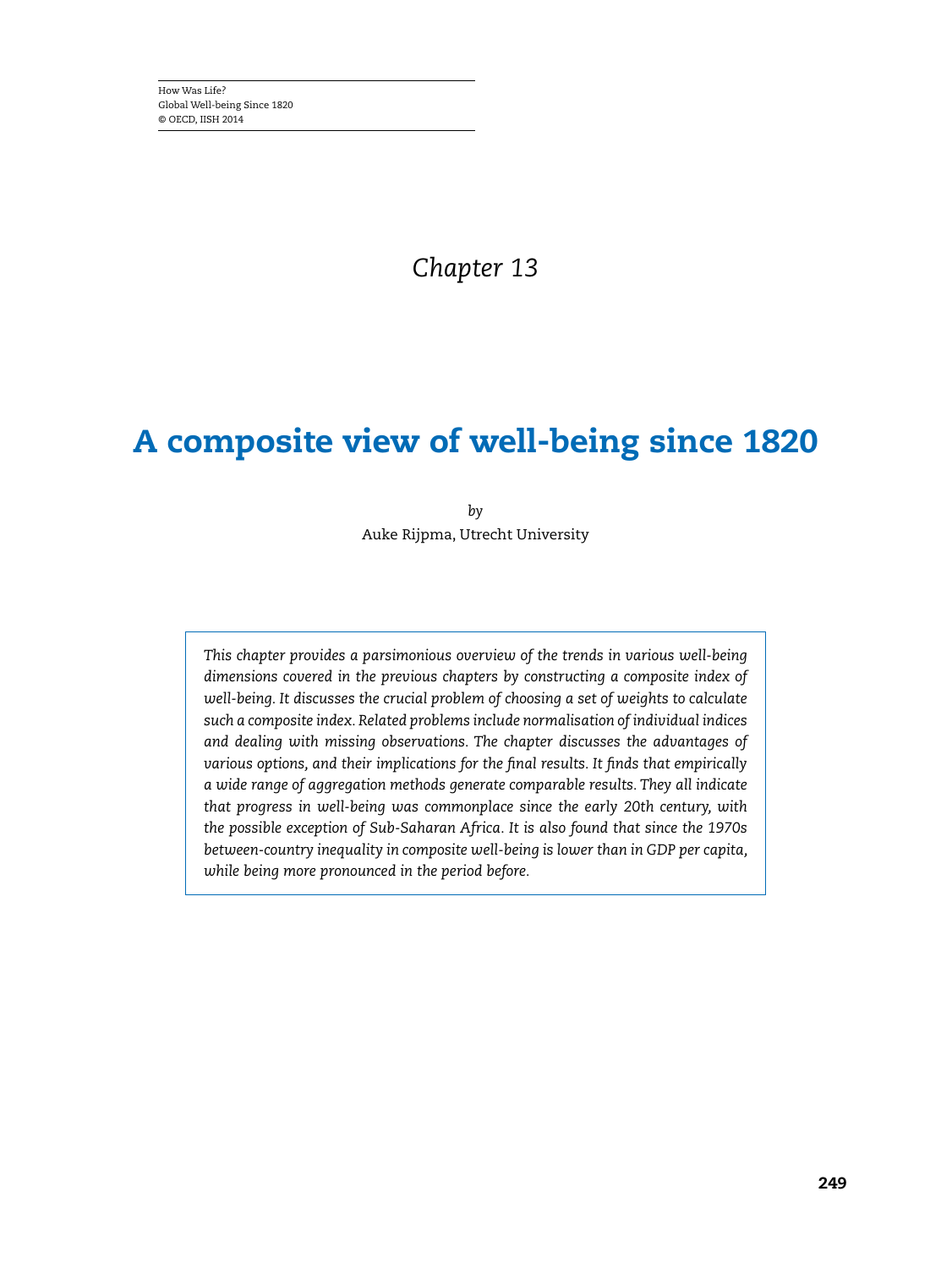# Introduction

Economic historians have made great strides in expanding the long-term view of economic development in the decades since Angus Maddison (1982, 1995, 2001) began his historical reconstruction of the world economy. By measuring economic performance through GDP and real wages, the deep origins of global inequality are clearer than ever.

However, what ultimately matters for people is not economic performance *per se*, but the extent to which it improves their well-being. In turn, it is widely believed that the total production of goods and services in an economy, GDP, is an insufficient measure of wellbeing (Sen 1987, 1999, 2001). Focusing exclusively on GDP implies ignoring distributional issues, as well as the contribution to well-being of non-market goods and services such as health, education, security, governance and the environment. Attention to other aspects of well-being is therefore warranted (Stiglitz et al.*,* 2009).

This book has explored the many aspects of well-being in a long-term perspective. After sketching the contours of world population from 1820 to 2010, the authors have looked at classic income measures such as GDP, real wages and income inequality. They have also analysed long-term changes in health and the biological standard of living by discussing life expectancy and population heights. Furthermore, safety, the quality of the environment, and institutions guaranteeing political freedoms have been analysed. Finally, there has been attention to gender equality in a wide range of well-being indicators.

Population developments matter not only because it is important to know how many people lived in the countries covered in this study, but also because population is a factor in other well-being indicators such as economic growth, health and pressure on the environment. The overall pattern is one of accelerating growth in the 19th century, with European populations showing strong growth at the beginning of the period. As population growth in the developed regions slowed down in recent decades, the population share of fast-growing Asia and Africa has increased.

Although the point of this book is to look beyond GDP per capita as a measure of wellbeing, the total productive capacity of an economy is still an important measure. Income allows people to consume and gives governments the opportunity to provide public goods and services relating to health and education. Historical national accounting has shown that Europe and its Offshoots already had higher levels of GDP per capita at the start of the 19th century, while much of the rest of the world was still at near-subsistence incomes. World income has increased eighteen-fold since then. However, the gap between rich and poor countries actually widened until the middle of the 20th century, after which a catchup process began.

Real wages are an important complementary measure of income. Because GDP per capita is an average for the economy as a whole, it does not necessarily capture the income of most people. Income may be measured more satisfactorily by looking at the purchasing power of wage income. Throughout the 19th and 20th centuries, real wages were highest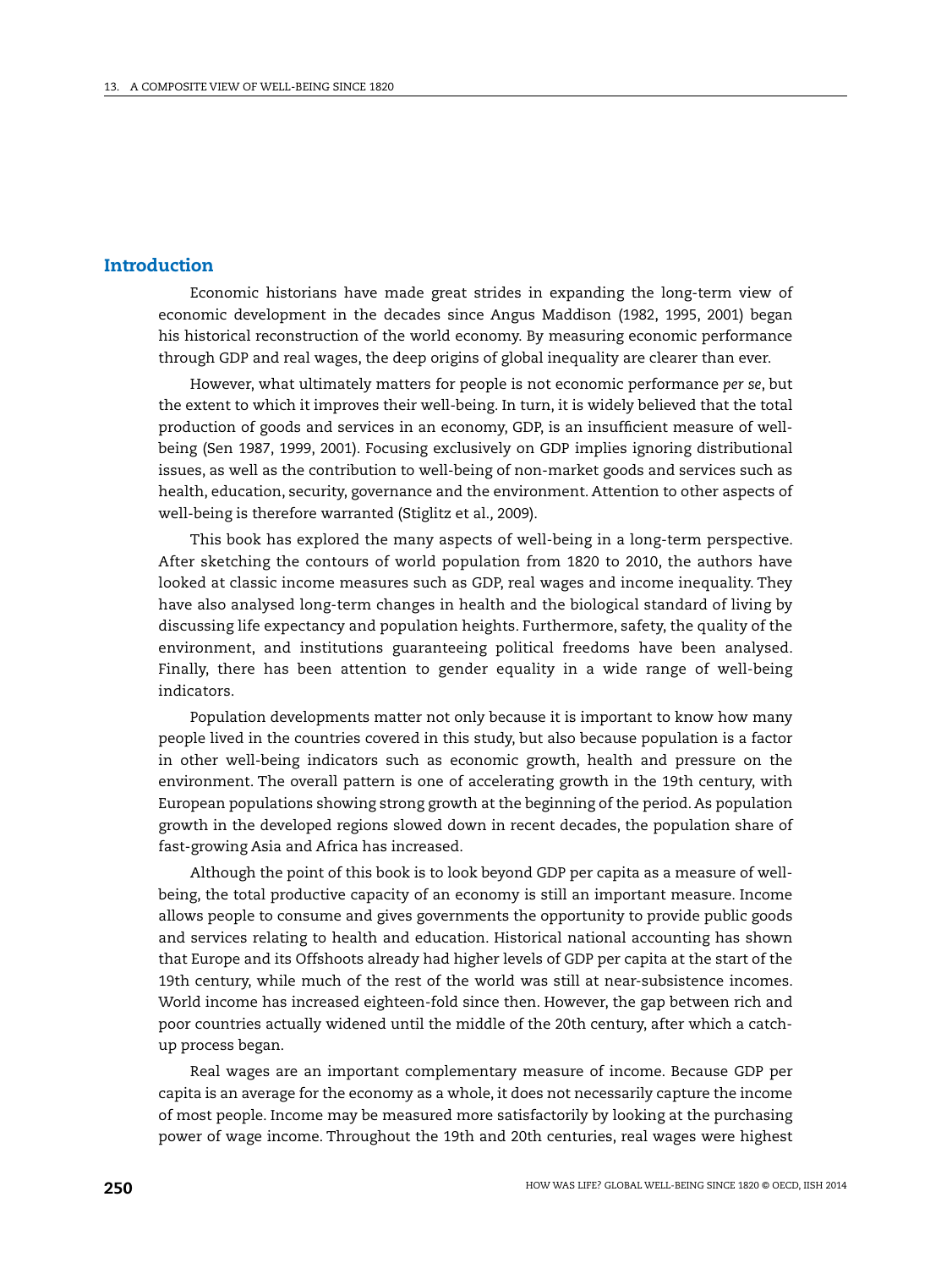in the Western Offshoots, with Europe catching up only well into the 20th century. Because progress in real wages was limited outside Europe, its Offshoots and the Middle East and North Africa, inequality between countries has increased strongly over the past two centuries.

Education is important for well-being because improved access to information is of intrinsic importance, but also because there are indirect effects through the impact of education on other well-being indicators, such as income, health and political stability. In respect to basic education, the world has progressed from low to near-universal literacy attainment. Whereas literacy was limited to Europe and its Offshoots in the late 19th century, reading and writing is now widespread throughout the globe. However, the gap in advanced educational attainment has decreased much less, an important fact given the higher educational requirements of today's technological world.

The ability to lead a long and healthy live is a prerequisite for achievements in all other aspects of well-being. Looking at life expectancy to see whether people can enjoy long lives shows that there was a strong, worldwide increase from the 1950s onwards. However, there are substantial inequalities due to the fact that the upwards trend in life expectancy in Europe and its Offshoots was already well underway in the second half of the 19th century. Asia and Latin America began to catch up from the early 20th century and Africa after that, but continued increases in life expectancy in the developed world mean that convergence is not complete.

Human height is determined by nutrition as well as the disease environment, thus capturing two important aspects of well-being. People's average height has generally tended to rise throughout the world. However, there was a temporary stagnation and even decline in height in Europe in the early 19th century and in the Western Offshoots and Asia in the second half of the 19th century.

Personal security, measured here by homicide rates, is also of great importance for well-being. The data coverage for this indicator is problematic, but what it does show is that homicide rates in Western Europe continued the decline started prior to the 19th century, to reach very low levels. One striking aspect of homicide rates is that the high United States rates did not decline to the lower European levels. Sub-Saharan Africa and Latin America stand out for still being very unsafe regions in recent years.

Political institutions matter for well-being because they determine people's control over government decisions, which affect their own lives. Moreover, decisions influencing many aspects of well-being are made in politics, making institutions instrumentally important as well. The tradition of statehood goes back furthest in Asia, Europe and its Offshoots. These regions also have the highest political stability. Democratic institutions and elections were found to have increased throughout the 19th and 20th centuries, though there were important intermezzos, notably in socialist countries. East Asia, the Middle East and North Africa, and Sub-Saharan Africa were late to develop democratic institutions.

The quality of the environment directly influences well-being, because people obtain enjoyment from their environment and often care about the planet they live on. Moreover, the environment also influences other well-being indicators such as health and the sustainability of other indicators. Looking at biodiversity, Europe was already at relatively low levels in 1820, and over time biodiversity declined further until the 1980s. In the 19th and 20th century, biodiversity deteriorated in North America too. Although biodiversity is deteriorating globally, the rest of the world is still at higher levels.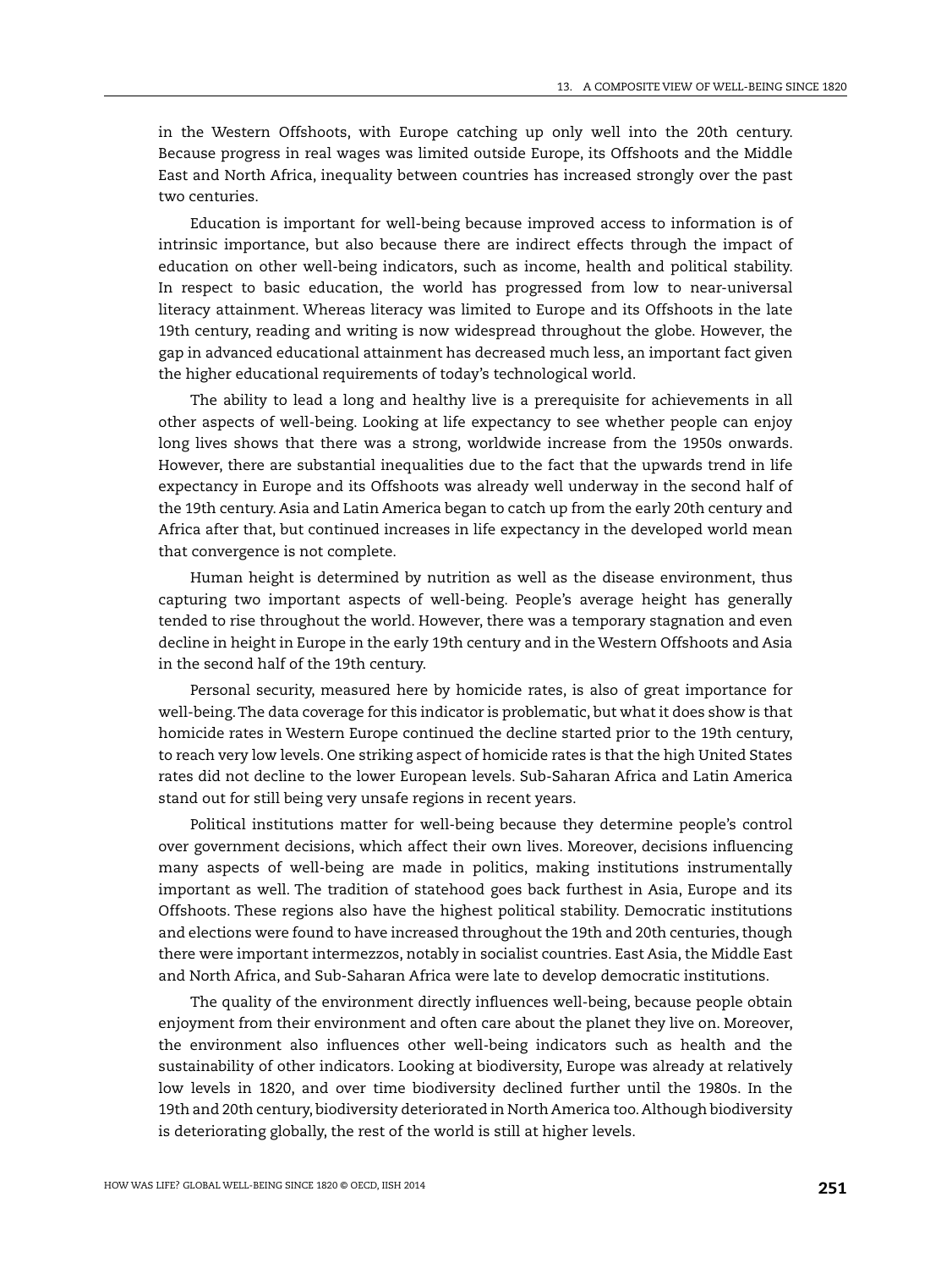Income inequality is important in order to assess whether total income has benefited large shares of the population. It matters indirectly as well, because high inequality has an adverse impact on other well-being indicators such as crime rates, health and education. Income inequality increased throughout the world over the course of the 19th and 20th centuries, though there was an egalitarian moment in the middle of the 20th century. Asia, Sub-Saharan Africa, and especially Latin America stand out as particularly unequal regions. Globally speaking however, the country in which a person was born became more important for his expected income.

Each chapter has investigated the correlation between per capita GDP and the wellbeing indicators considered in that chapter. Although many of them have a fairly high correlation with GDP, each indicator also differs sufficiently to warrant separate consideration from GDP per capita in a comprehensive view of well-being. The correlation coefficients are usually between 0.5 and 0.8.

The correlation of the indicators with GDP changes over time [\(Figure 13.1\)](#page-4-0). For a number of well-being indicators (real wages, height, life expectancy, education, political institutions), the correlation coefficients are closer to zero in the first half of the 19th century than they are in the 20th century, though their estimated values are less precise in this period as there are fewer observations and less variance in per capita GDP and the other well-being indicators. When trying to explain these changing correlations, it is important to keep in mind that these are unconditional correlations. A host of confounding variables could be driving changes in the relationship between per capita GDP and the other well-being indicators, so causal interpretations are not warranted. This change in correlation is not due to new countries entering the data as time moves on: doing the calculations for a smaller set of countries that enjoy good data coverage from an early moment onwards gives qualitatively similar, if more noisy developments.<sup>1</sup> That said, the weaker relationship between per capita GDP and a number of important well-being indicators suggests that economic gains before roughly the 1870s were less likely to be associated with broader improvements in well-being. Only by the turn of the century had a consistent positive correlation of most well-being indicators with GDP come into being. However, income inequality is seen to move from a positive correlation with GDP in the 19th century to a negative correlation by the end of the 20th century.

One prominent candidate for explaining these trends in the relation between per capita GDP and well-being indicators is technology. Preston (1975) famously observed that as medical technology improved and spread across the globe, the same income resulted in higher life expectancy than thirty years earlier. However, Preston observed an upward shift, not changes in the strength or direction of the relationship between per capita GDP and life expectancy. This is reflected in the correlation coefficients presented here, which hardly changed over the course of the 20th century. Preston's observation on the role of technology can, however, be extended backwards. Arguably, it took until the end of the 19th century before medical technology had advanced sufficiently and spread far enough throughout the globe so as to give rise to a relationship between health and per capita GDP (Cutler et al.*,* 2006). This would explain the lower correlation during the 19th century.

A technological argument may also matter for the relation between education and per capita GDP. Early 19th century industrial technology did not require a highly skilled workforce and could thus limit educational attainment (Nicholas and Nicholas, 1992; Goldin and Katz, 1998). More generally, the finding that per capita GDP did not have a consistent positive relation with the other well-being indicators in the 19th century is not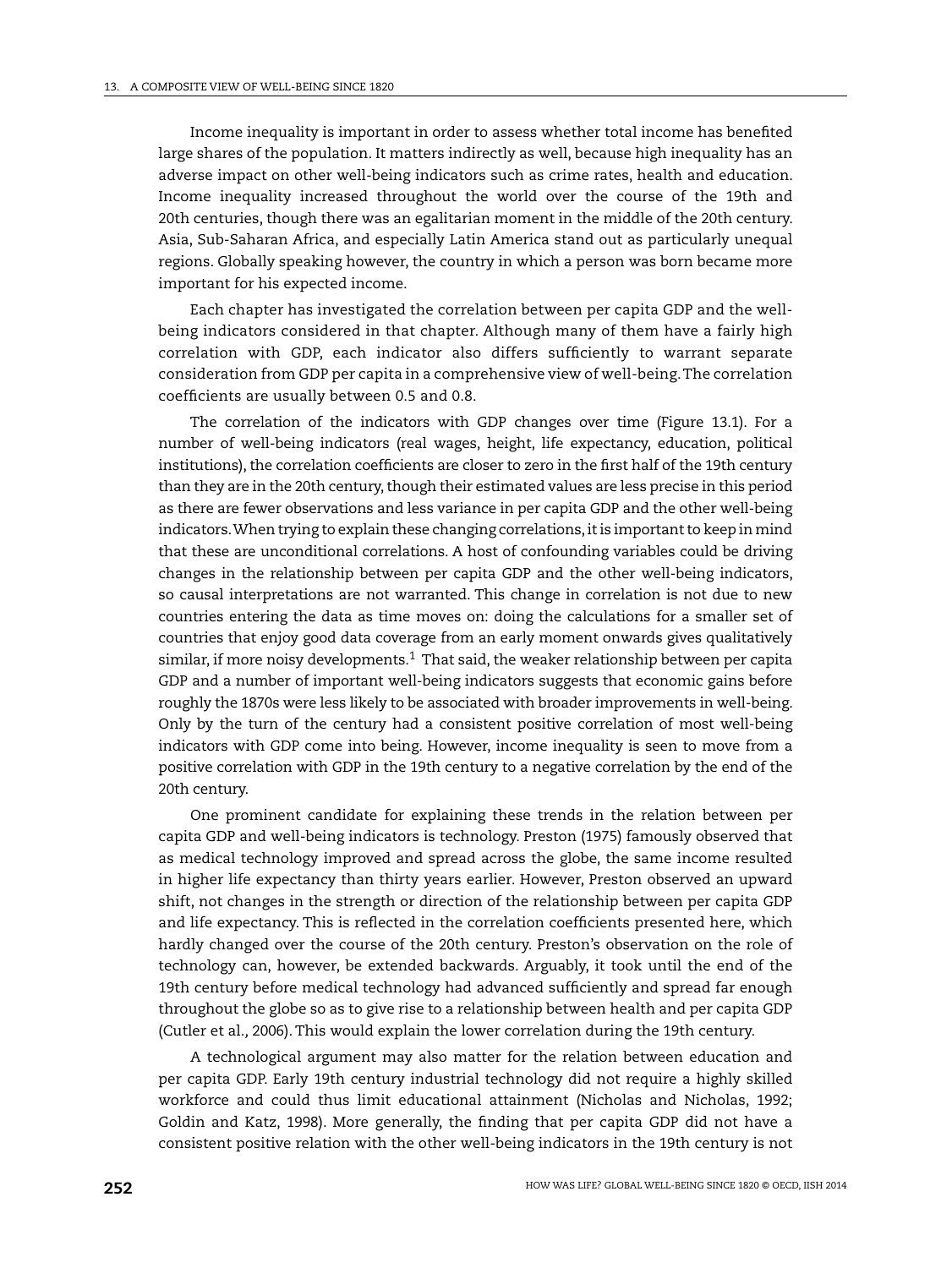<span id="page-4-0"></span>

Figure 13.1. Correlation between well-being indicators and GDP per capita, 1820s-2000s

12 *http://dx.doi.org/10.1787/888933096483*

entirely unexpected. It has been claimed that the gains from economic growth among early industrialisers did not end up with the common workers, who made up the bulk of the population. For example, nutrition stagnated or even declined during the early decades of the Industrial Revolution (Komlos, 1998), and the disease environment worsened until around 1850 (Szreter, 2003). The data gathered here shows this to have been a pervasive pattern in the 19th century.

Although the value of considering multiple indicators of well-being is clear, the composite picture of well-being has not yet been explored. What does well-being look like when all the indicators are considered together? Do countries compensate a bad performance in one aspect of well-being with a good performance in another? A good example is a socialist country like Cuba, which had achieved only a modest level of income and lacked political freedoms but nonetheless managed to achieve impressive health outcomes (Cooper et al.*,* 2006). However, it might also be the case that poor performance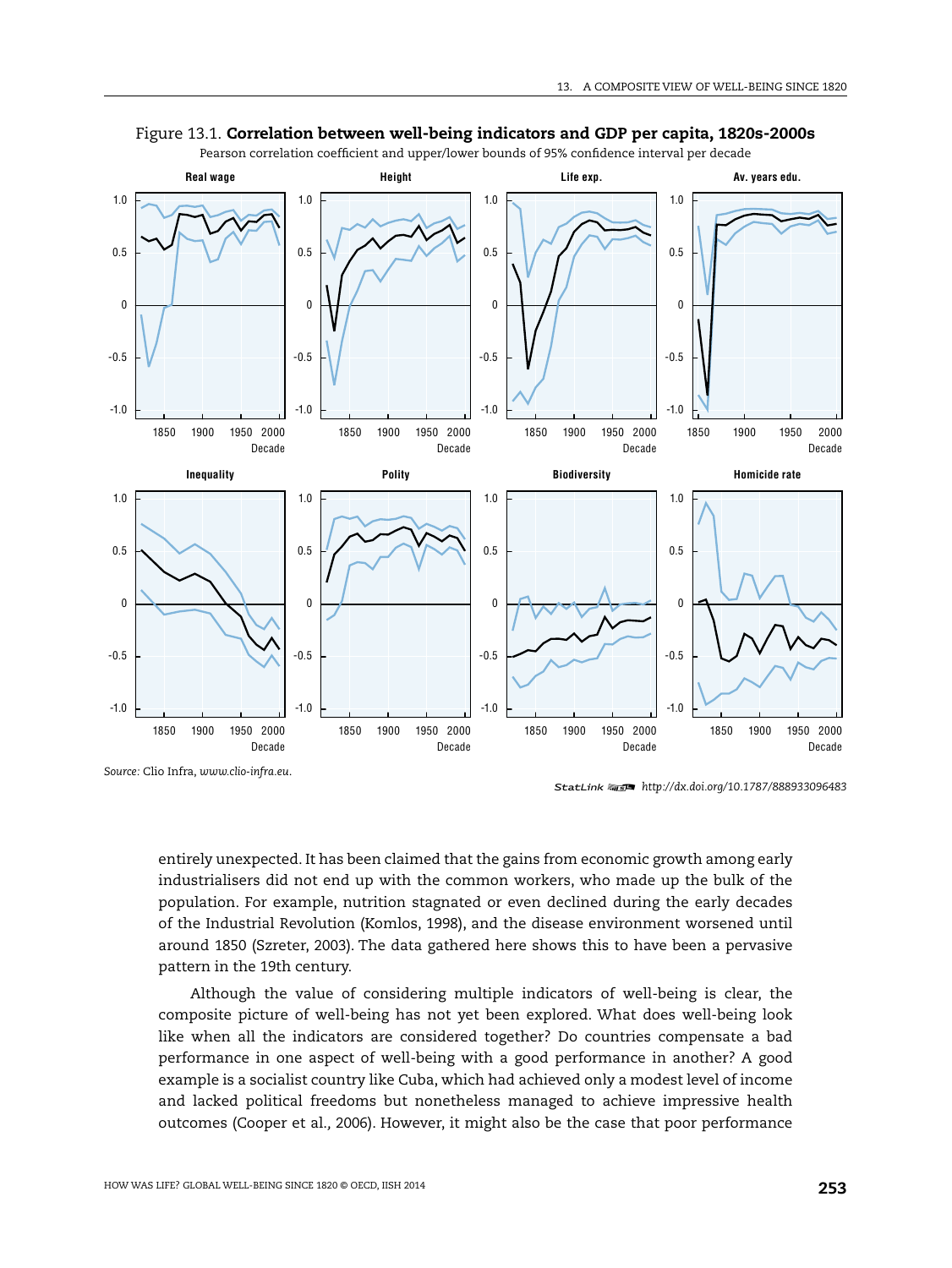in one aspect of well-being is accompanied by low scores on other measures as well. The numerous problems befalling many Sub-Saharan Africa countries are prime examples.

These questions are pertinent not only to understanding well-being in the world today, but also for the long-term view of development. What happens to increasing betweencountry inequality since the Industrial Revolution – the Great Divergence – once the many dimensions of well-being are taken into consideration?

A common approach to questions like these is to aggregate multiple indicators into one composite indicator. Though very popular, such composite indicators are not without problems, and these will be discussed below. Each way of constructing a composite indicator has its own distinct advantages and disadvantages, but so far no fully satisfactory method exists. After discussing methodological issues, this chapter moves on to show the distribution, trends and regional differences in two composite indicators that have been constructed in different ways. Doing this shows a fairly positive picture. Progress is common, and the world is more equal than is indicated when per capita GDP alone is taken as the well-being indicator. However, this lower inequality between countries is also a fairly recent phenomenon, with signs of convergence beginning only in the second half of the 20th century. During the second half of the 20th century, divergence in terms of the composite indicators could well have been stronger than in terms of GDP alone. A number of robustness checks show that the main findings are fairly robust in relation to the way the composite indicator is constructed. The large number of indicators entering the index and their strong correlation mean the overall trends are unlikely to change much due to the weighting scheme. One important exception is the early 19th century, when the weaker correlations between the indicators and the need for imputations add considerable uncertainty. A discussion of the future research agenda into historical composite indicators concludes the chapter.

## Description of the concepts used

A composite indicator can be constructed in many ways, and there is no clear consensus on how it should be done. The theoretical problems inherent in combining indicators based on different metrics have made this a topic of substantial debate in academic circles. Despite this, composite indicators have become quite popular. While recognising their theoretical difficulties, those in favour of them hold that they can make a valuable contribution in summarising the messages of the many variables by providing a parsimonious view (Nardo et al.*,* 2005). However, the theoretical difficulties of a composite indicator indicate a need to closely examine how robust they are.

The academic debate on composite indicators usually focuses on the twin issues of weights and trade-offs. The indicators entering a composite indicator usually have widely different ranges and different units of measurement, and this needs to be addressed. For example, if average years of education are combined with life expectancy without any transformations, the range of 19 to 82 years for life expectancy makes a larger contribution to the composite indicator than does the 0-13 years for education. For this reason, the indicators are often normalised or standardised (e.g. Morris, 1980; UNDP, 2010; Boarini and Mira d'Ercole, 2013; Nardo et al.*,* 2005). However, a normalisation procedure does not fully resolve the aggregation and weighting issue. Trade-offs exist in the composite indicator (Ravallion, 2011a, 2012a, 2012b). The core of the problem is that combining two or more indicators into one introduces the possibility of exchanging some amount of one indicator for some amount of another while keeping the overall score equal. This means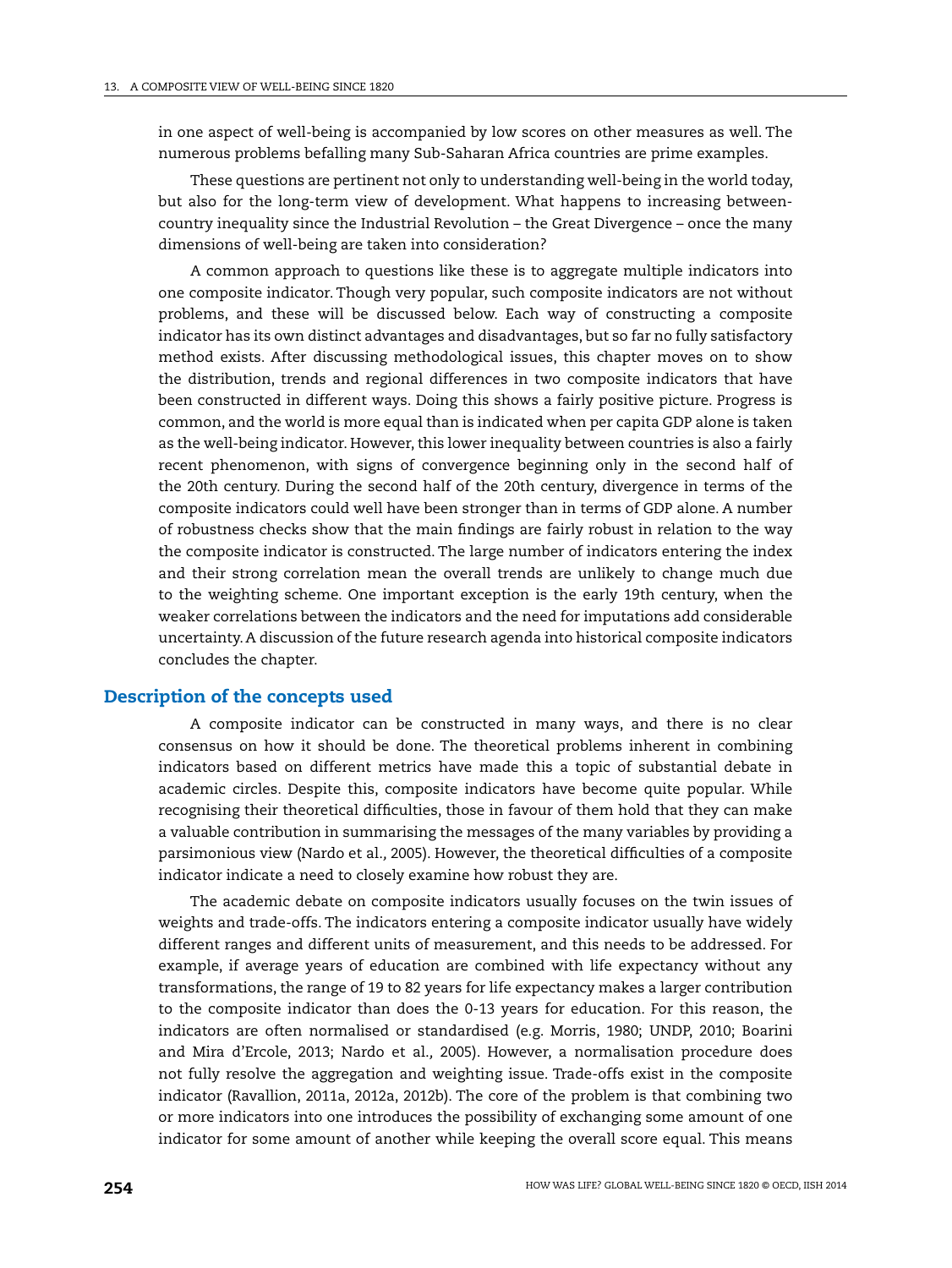that aggregation amounts to a statement on the relative importance of the indicators. For instance, four years of education might be worth as much as one additional year of life expectancy in the composite indicator.

One solution is to gather subjective information on the determinants of well-being. The study of subjective well-being (life satisfaction or "happiness") and its determinants is one way to obtain such insights (Fleurbaey et al.*,* 2009; Schokkaert, 2007), though measurement of subjective well-being is not without its own challenges, particularly when making comparisons across cultures. These methods hold great promise, but historical public opinion is not available, thus limiting its use for the historical data discussed in this book. A final problem is that these surveys can give counterintuitive results. For example, broad agreement exists about the importance of longevity for well-being: one should be alive to experience any well-being. Though there is a relationship between subjective wellbeing and health status at the individual level (Dolan, Peasgood and White, 2008), Deaton (2008) finds that conditional on income, life expectancy has no significant effect on life satisfaction at the country level. The data gathered for this book give similar results when they are regressed on country-level life satisfaction scores from the World Value Surveys (Rijpma, 2014). Moreover, conditional on income, none of the other well-being indicators has a significant association with life satisfaction. Only average years of education and income inequality are statistically significant, but they have an unexpected sign (negative and positive, respectively). Regressing each well-being indicator separately on life satisfaction gives results that are more in line with expectations, though inequality still has a positive rather than a negative effect on well-being. Using individual-level survey data would probably allow for more accurate estimation of the contribution of the various indicators of well-being (e.g. Boarini et al.*,* 2012), but the indicators gathered by these surveys do not match the (country-level) data in the present volume. Surveys among experts or the public can also provide information on the relative importance of indicators of well-being (Boarini and Mira d'Ercole, 2013).

Research in welfare economics has also made contributions by constructing composite indicators of well-being using economic theory (Becker et al.*,* 2005; Dowrick et al.*,* 2003). To achieve this goal, it is necessary to express other well-being indicators in monetary terms (Fleurbaey and Gaulier, 2009). The consistency with economic theory and the expression of the resulting indicator as a correction to GDP are useful properties of these approaches. However, setting prices on other dimensions of well-being requires a great deal of data, and results in complexity that hampers their interpretation.

Another line of research into composite indicators considers poverty measures from a multidimensional perspective. Poverty measures take a poverty line and count the number of people who fall below it and the extent of their poverty. The point of a multidimensional poverty line is to consider multiple indicators of poverty (Alkire and Foster, 2011). Since such measures are designed to count the number of poor, they require individual-level data and are not well suited to country-level data. Moreover, these poverty measures still require a decision about weights and, additionally, the poverty cut-off for each indicator.

One way to circumvent the issue of weighting altogether is to be content with only ranking the countries, rather than assigning an exact number to each of them. The most famous proponent of this approach is probably Amartya Sen (1999; 1987, pp. 32-3). This approach has been worked out in some detail (Atkinson and Bourguignon, 1982; Duclos et al.*,* 2006). The basic idea is to rank a country higher than another country only if it scores as good or better on all indicators. In that case the country will score higher than the other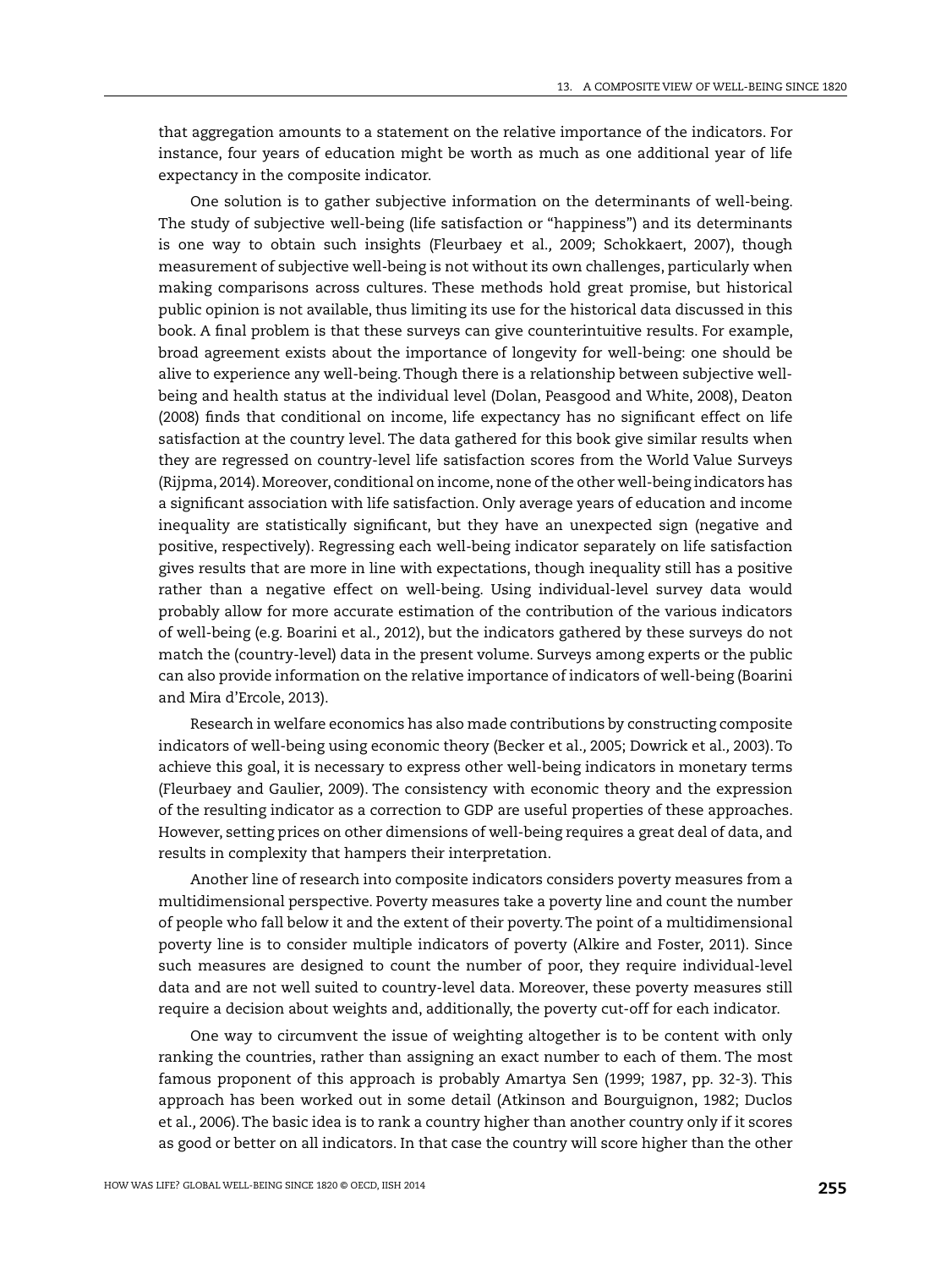regardless of the weighting procedure. The problem with this approach is that rankings can be incomplete when a country scores better on one indicator but worse on another. As the number of indicators and observations increases, an unambiguous ranking becomes more difficult to achieve. Since this book has considered over nine indicators and historical data provide many observations, this is especially problematic. Only 728 unambiguous rank relations could be established among 40 200 possible complete-case comparisons (there are over 22 million comparisons if including incomplete cases). A further issue with using ranking techniques is that it makes comparisons over time difficult. If an improvement of rank between two decades is found, it is not known whether this is an actual improvement or a relative improvement.

A final set of methods is data-driven. Principal components analysis (PCA) is one popular example of these techniques (e.g. Slottje, 1991; Chakravarty, 2003). Other latent variable models such as factor models are very similar and are also widely used in the construction of composite indicators (Høyland et al.*,* 2012; Kaufmann et al.*,* 2004). These models can be used to construct a composite indicator that reflects as much as possible the information shared by the indicators (Nardo et al.*,* 2005). One advantage of these methods is that a statistical model provides a coherent way of thinking about the issue of aggregation. Given assumptions about the relations between the indicators, the weights are chosen so that they differentiate between countries as best as possible. Moreover, statistical models make it possible to account for sources of uncertainty, such as measurement error in a composite indicator (Høyland et al.*,* 2012; Kaufmann et al.*,* 2004; Treier and Jackman, 2009). Allowing for the possibility of measurement error is very important in the context of historical data (Feinstein and Thomas, 2002).

The main disadvantage of a latent variable approach is that there is no reason to suppose that a statistical property, for instance, the correlation between variables, captures the correct trade-offs between the indicators. Moreover, the statistical justification behind a latent variable model is not without issues. Having each indicator capture only part of well-being seems to fit well with a multidimensional concept of well-being. Such concepts are frequently used, and examples include healthy condition, cognitive ability, ideological disposition and democracy (Treier and Jackman, 2008; Lee, 2007). However, this does require that the structure of the latent variable – well-being – is reflected in the covariance structure of the country-level indicators.

Two approaches to constructing a composite indicator will be used here. This will give a first assessment of the sensitivity of the composite indicator to the way it is constructed. The first approach is to calculate an arithmetic average of the standardised indicators with equal weights for each dimension. This is probably the most well-known way of constructing a composite indicator. The second approach is to estimate a composite indicator through a latent variable (factor) model. There is no guarantee that the latent variable captured by this procedure is well-being, especially not when the indicators are measured at the country-level (well-being is primarily an individual-level concept). Nonetheless, there are good reasons to consider such a model. First of all, the results turn out to be qualitatively similar to the equal-weighting approach. The weights this procedure gives turn out to be fairly similar to the equal-weighting case, thus giving some assurance about the robustness of the approach.

The second and most important reason to consider the factor analysis model separately is to explore the important issue of imputations. Computing a composite indicator requires observations of all indicators for a given country at a given point in time, which is not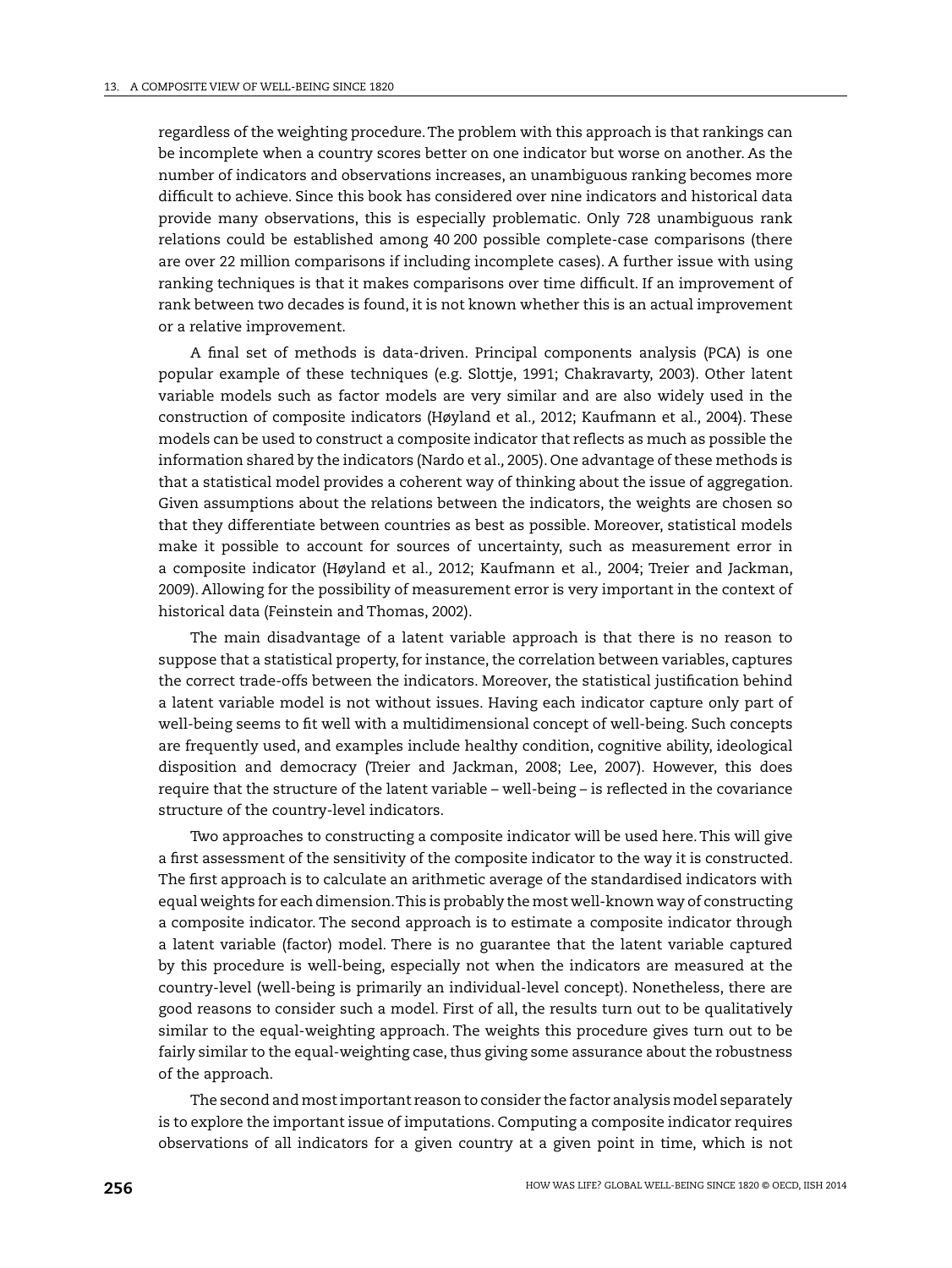readily achieved with historical data. Only 159 such complete cases exist in the data. Imputations are therefore inevitable, and the way this is done can influence the results. The latent variable model allows for imputation of missing data using the covariance between the indicators. This is a useful property, since, if lacking data on one variable, say, height, it is desirable to estimate this missing value based on other highly correlated variables (and less so for variables with a lower correlation, such as political institutions). Furthermore, the underlying data structure of the latent-variable model can be specified. This allows the imputations to reflect the fact that countries in a region or period are expected to have similar scores on indicators (a multilevel structure) or that indicators within a country are correlated over time (a time-series cross-sectional structure). Finally, the latent variable model also allows the uncertainty caused by imputing to be reflected in the imputations and in the composite indicator itself.

## <span id="page-8-0"></span>Main highlights of trends in composite indicators of human well-being

The indicators used to construct the composite indicator are roughly equal to those considered in the preceding chapters. Some of the indicators capture a similar aspect of well-being and are thus grouped. First is income, which is captured through per capita GDP and real wages. Incorporating inequality is important for a good understanding of whether income benefits a large share of the population. However, income inequality enters the model separately, because it has a low and negative correlation with GDP per capita. Life expectancy serves as an indicator for the population's health. Height captures both income and health. Education is measured by average years of education. Next, political freedoms are incorporated through data on democratic institutions (Polity2). Finally, the environment and personal security are measured through mean species abundance (MSA) and homicide rates, respectively. [Table 13.1](#page-8-0) summarises some key statistical features of the well-being indicators used in this chapter.

The first method used here to construct a composite indicator is to calculate an equallyweighted average over all the indicators. The indicators are standardised so that the mean and standard deviations for the entire 1820–2000 period and all countries are zero and one respectively. No further transformations were performed on the data (following advice in Ravallion, 2012b, and Chakravarty, 2003). Multiple indicators for the same group (per capita GDP and real wages in the case of income; height and life expectancy in the case of health) are given half the weights of the other indicators so that each group of indicators has an equal

|                            | Mean    | <b>SD</b>     | Min    | Max       | N       | Period    |
|----------------------------|---------|---------------|--------|-----------|---------|-----------|
| GDP per capita             | 3702.59 | 4 7 6 3 . 1 1 | 225.06 | 34 440.92 | 1500    | 1820-2000 |
| Real wages                 | 24.50   | 32.29         | 0.48   | 349.38    | 1 0 2 3 | 1820-2000 |
| Height                     | 167.75  | 4.57          | 152.36 | 183.20    | 1 357   | 1820-2000 |
| Life expectancy            | 56.09   | 14.57         | 18.90  | 82.19     | 1618    | 1820-2000 |
| Average years of education | 3.72    | 3.32          | 0.01   | 13.07     | 1638    | 1820-2000 |
| Income Inequality          | 43.18   | 8.71          | 16.14  | 73.70     | 895     | 1820-2000 |
| Polity2                    | 7.74    | 7.15          | 1.00   | 21.00     | 1896    | 1820-2000 |
| Mean species abundance     | 0.86    | 0.15          | 0.05   | 1.00      | 3857    | 1820-2000 |
| Homicide rate              | 5.93    | 8.61          | 0.00   | 71.75     | 812     | 1820-2000 |

#### Table 13.1. Well-being indicators: coverage and summary statistics

*Source:* Clio Infra, *[www.clio-infra.eu](http://www.clio-infra.eu)*.

12 *http://dx.doi.org/10.1787/888933097585*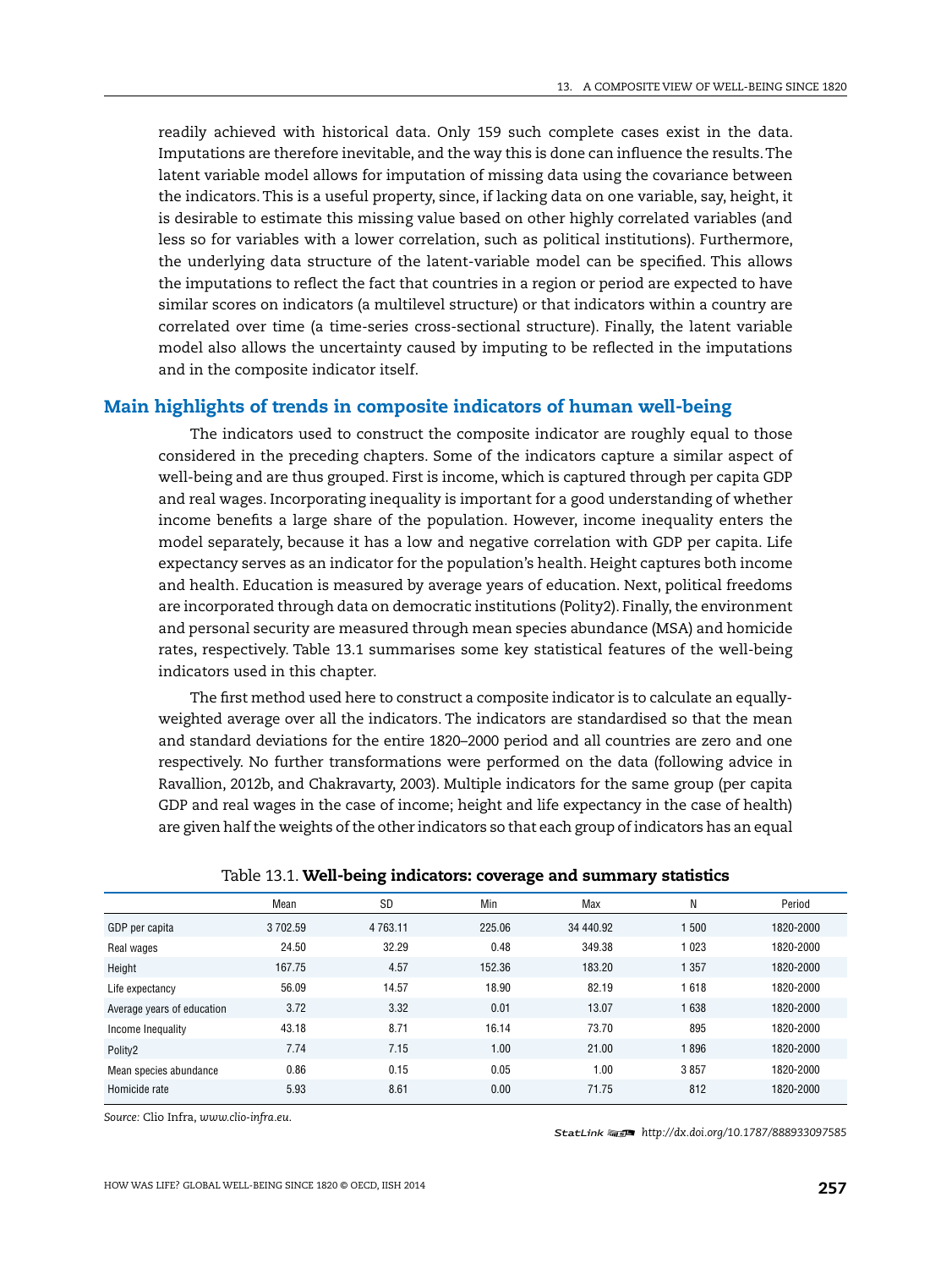weight. Inequality and homicides are thought to contribute negatively to well-being, and they are given a negative weight. Composite indicator scores were calculated for each decade and country, which were then used to calculate population-weighted regional averages.

Because the composite indicator can be calculated only when all indicators are present, it is necessary to impute missing data. Here, the same procedure was used as elsewhere in this book to calculate regional averages. First, the growth rate of a similar country from the same region for which data on a given indicator was available was calculated. This growth rate was then applied to the country for which observations were missing so as to make projections. Although this is a transparent way of addressing missing observations, assuming growth for the imputations will make finding progress more likely. To prevent imputations driving the results too strongly, cases where more than half the composite indicator would consist of imputed values have been dropped. The influence of imputations will be tested extensively below by using other imputation techniques.

Regional population-weighted averages for this composite indicator are presented in [Figure 13.2.](#page-10-0) Throughout the period, the composite indicator was highest in the Western Offshoots. Already in 1820, its scores on the composite indicator were higher there than they were in the worst-performing regions today – Sub-Saharan Africa and South and Southeast Asia. These are also the two regions showing the least progress since 1950. Elsewhere, there was substantial progress (about two standard deviations of the composite indicator). Convergence with the Western Offshoots was limited, however, with only Western Europe and East Asia making up substantial ground.

Though divergence between regions still exists, the development process looks different when the composite indicator is compared with trends in per capita GDP [\(Figure 13.3](#page-11-0)). The divergence in terms of the composite indicator until the 1950s is stronger than it is in terms of per capita GDP alone. The very populous regions of Asia even performed worse in terms of the composite indicator in this period. This changed from the 1970s onwards as progress in Europe and its Offshoots is substantially less than it was in terms of per capita GDP.

The second way of constructing a composite indicator used here is through a latent variable model. This approach has benefits in terms of dealing with missing data and accounting for the uncertainty this causes in the composite indicator, but this comes at the expense of transparency. To understand the results, it is therefore important to make the workings of a latent variable model explicit. At its core, the model is similar to the previous method in that the composite indicator is created by standardising the variables and calculating their average. The difference is in how the weights are determined. One way to think about the latent variable model is that it gives the weights to construct a composite indicator that reflects as much shared information between the variables as possible to differentiate between countries as best as possible. To do this, highly correlated indicators get higher weights, since this is a sign of shared information and increases the robustness of the rankings (Foster et al.*,* 2013). For these weights to make sense, however, the key assumption of a latent variable model is that the indicators are correlated with each other because of their correlation with the latent variable. For this to hold, a unitary, underlying concept of well-being linked to the observable indicators has to be plausible at the cross-country level. This is not straightforward for all the variables. The model estimated here is a Bayesian variant of a multilevel latent variable model (Jackman, 2009; Høyland et al.*,* 2012; Gelman and Hill, 2007; Merkle, 2011; Lee, 2007). More details on the estimation procedure can be found in the background paper to this chapter (Rijpma, 2014).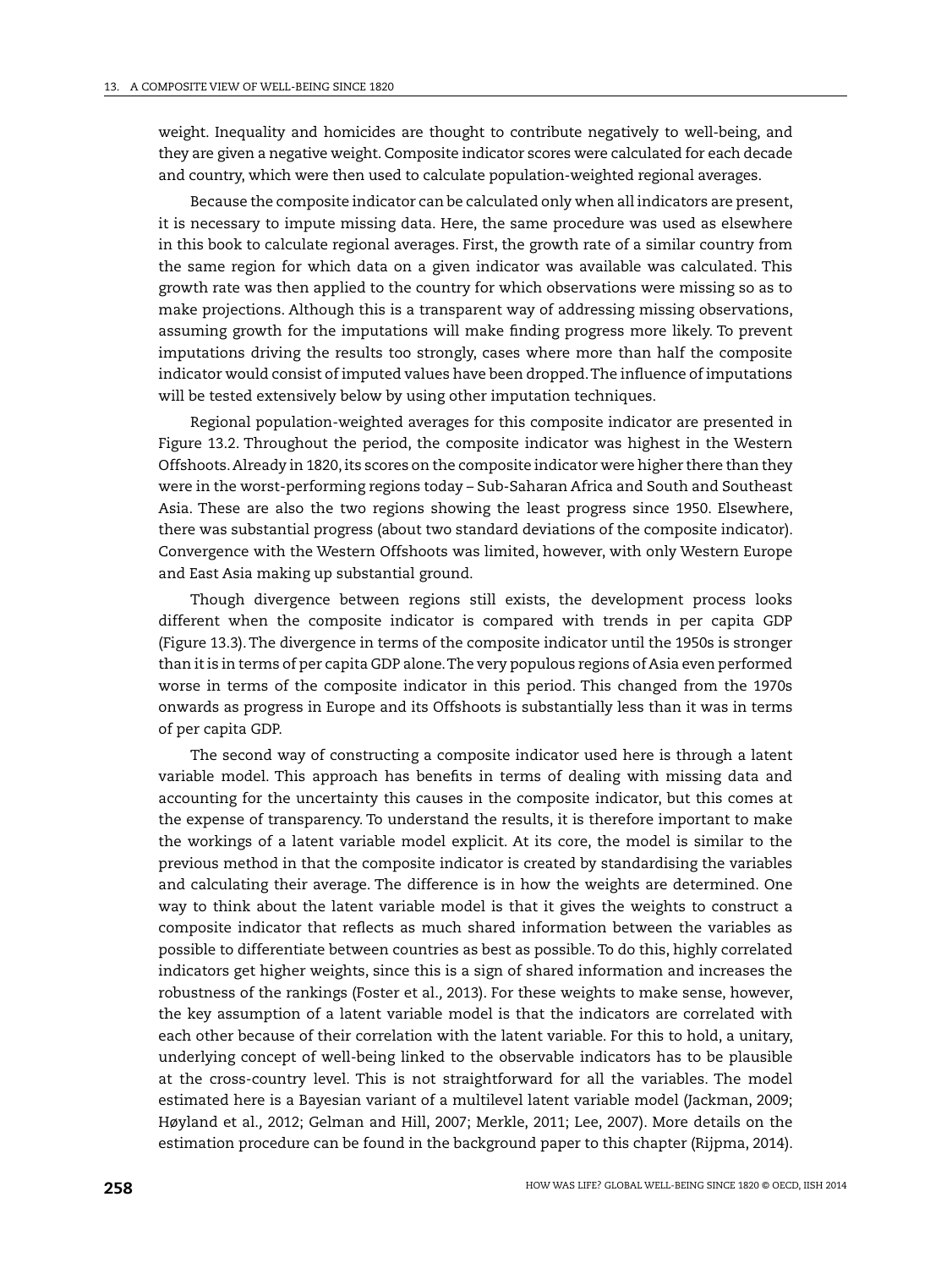<span id="page-10-0"></span>



*Source:* Clio Infra, *[www.clio-infra.eu](http://www.clio-infra.eu)*.

 *http://dx.doi.org/10.1787/888933096502*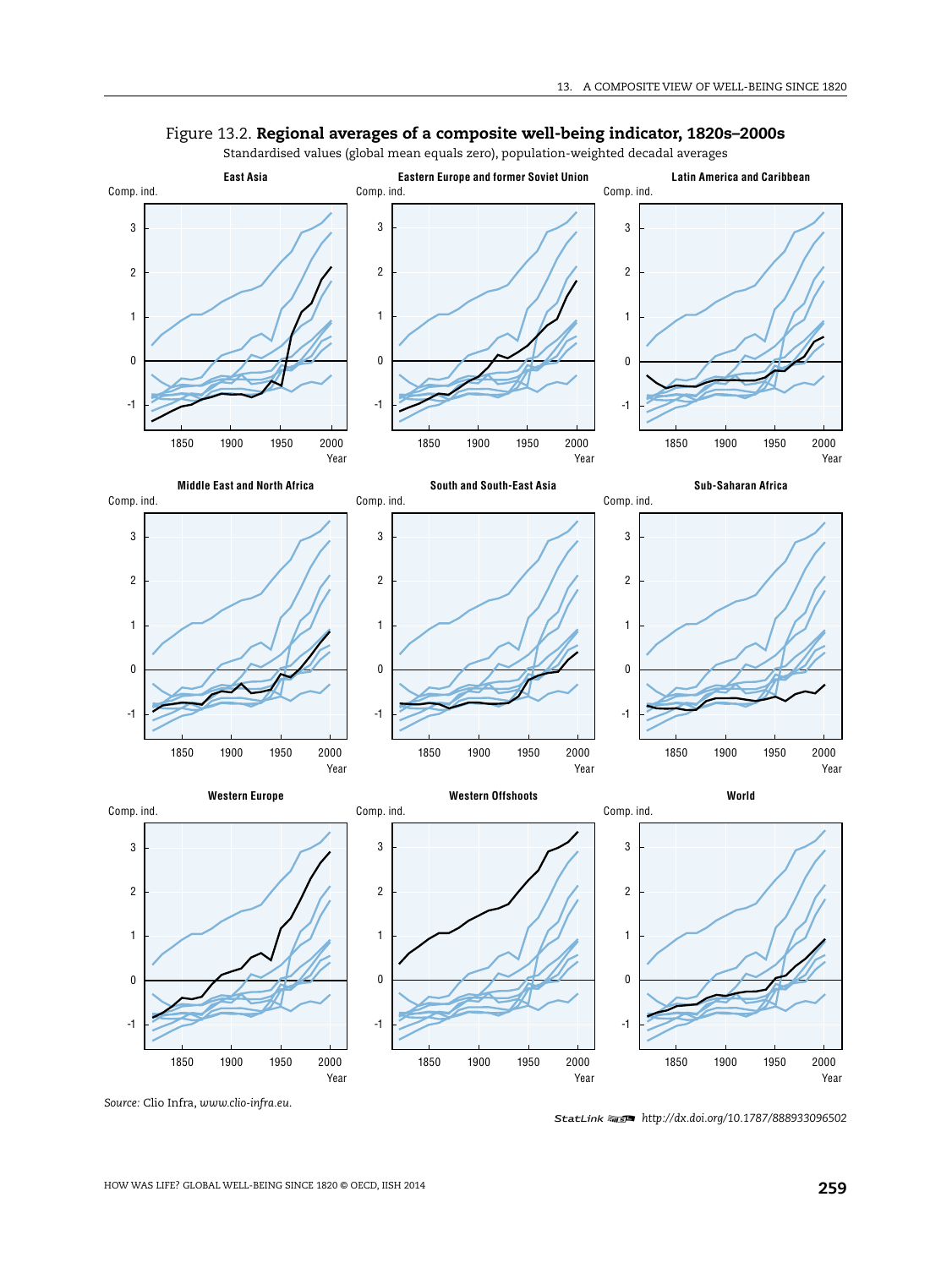<span id="page-11-0"></span>

## Figure 13.3. Regional averages of a composite well-being indicator and standardised GDP per capita, 1820s–2000s

Standardised values (global mean equals zero), population-weighted decadal averages

<sup>12</sup> *http://dx.doi.org/10.1787/888933096521*

*Source:* Clio Infra, *[www.clio-infra.eu](http://www.clio-infra.eu)*.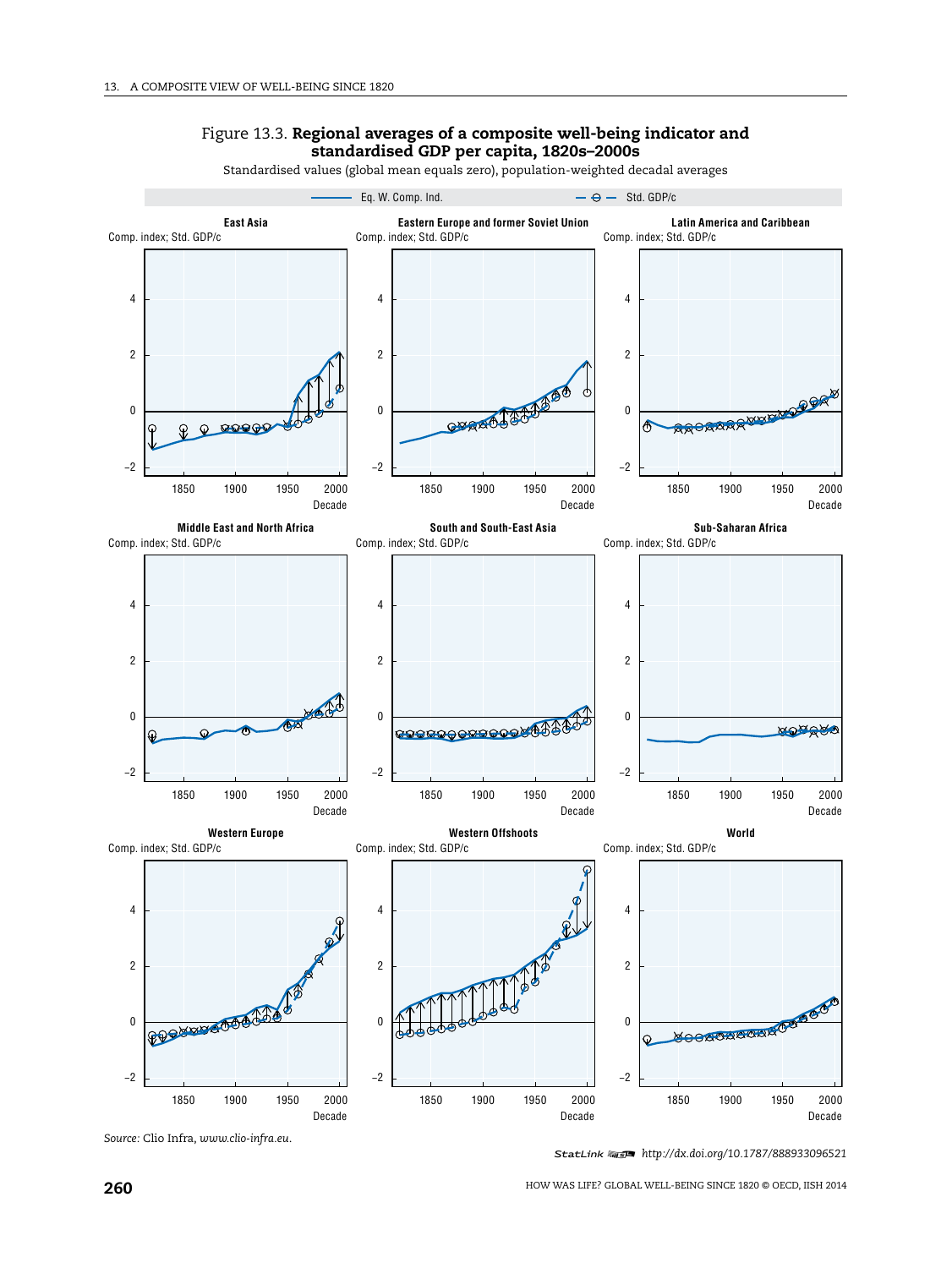|                            | Mean    | q05     | q50     | q95     |
|----------------------------|---------|---------|---------|---------|
| GDP per capita             | 0.77    | 0.73    | 0.77    | 0.80    |
| Real wages                 | 0.70    | 0.66    | 0.70    | 0.74    |
| Height                     | 0.72    | 0.68    | 0.72    | 0.77    |
| Life expectancy            | 0.88    | 0.85    | 0.88    | 0.90    |
| Average years of education | 0.92    | 0.90    | 0.92    | 0.94    |
| Income inequality          | $-0.22$ | $-0.27$ | $-0.23$ | $-0.18$ |
| Polity2                    | 0.67    | 0.64    | 0.67    | 0.70    |
| Mean species abundance     | $-0.36$ | $-0.39$ | $-0.36$ | $-0.34$ |
| Homicide rate              | $-0.15$ | $-0.21$ | $-0.15$ | $-0.09$ |

## Table 13.2. Factor loadings for a composite well-being indicator

Posterior means and quantiles

*Source:* Clio Infra, *www.clio-infra.eu*. 12 *http://dx.doi.org/10.1787/888933097604*

First, a look at the weights (factor loadings) is warranted. Most of the indicators contribute to the composite indicator in the expected direction. Moreover, the contributions are significantly different from zero. GDP, height, life expectancy, education, political institutions and the quality of elections all contribute positively to the composite indicator. Their weights are in the 0.7-0.9 range, meaning that the two grouped indicators (health and income) have a stronger contribution than in the equal-weighting scheme where they were at half the weights of the other indicators. As expected, income inequality and homicide rates contribute negatively to the composite indicator, though their contribution is smaller than that of the other indicators. Biodiversity turned out to be a problematic indicator. Because of its negative correlation with most of the other variables, it had a negative loading. This means higher biodiversity lowered the score on the composite indicator, which is opposite to how biodiversity is thought to affect well-being (though excluding the biodiversity indicator did not substantially change the results). This clearly shows that a statistical approach to a composite indicator can lead to counter-intuitive results. With one of the indicators working in an unexpected manner, there is some uncertainty about what concept the factor model measures: it could arguably be broader social progress rather than well-being. It is nonetheless worthwhile to explore the results of the factor model. For one, the results are generally very similar to the results obtained from other ways of constructing a composite indicator from this book's data. With this in mind, improved imputations are the main reason for estimating the latent variable model. The model estimated here is a multilevel model, which means that the imputations are driven not only by the correlations between the indicators, but also by observations from the same region and decade. However, unlike the previous imputations, there is no assumption of growth in the imputation procedure. Moreover, the number of imputations and their strength is reflected in the uncertainty of the estimates of the composite indicator.

Key results from this analysis are described below. First, consider developments at the level of the geographic regions ([Figure 13.4](#page-13-0)). Wherever possible, the figures also give an indication of the precision of the estimates by providing 90% confidence intervals. Overall, the regional estimates of progress in the early 19th century are not precise, largely because of the number of observations that had to be imputed. The lack of precision makes it difficult to distinguish between regions in this period, clearly showing how important the imputations are for the earlier period. After about 1950, the precision on the regional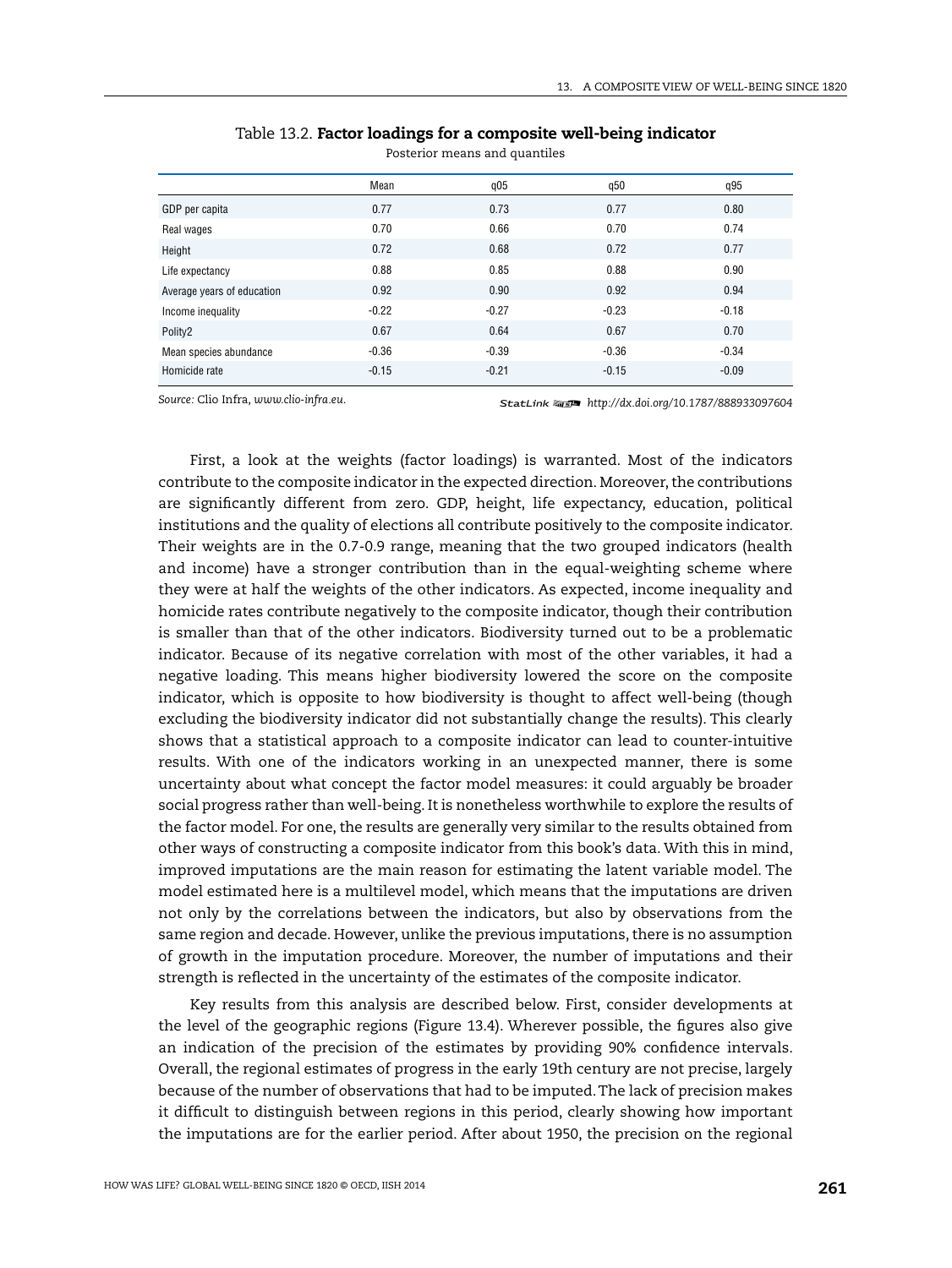<span id="page-13-0"></span>

Figure 13.4. Composite well-being indicator by region, latent variable model, 1820s–2000s

12 *http://dx.doi.org/10.1787/888933096540*

estimates is definitely good enough to distinguish between most regions. The influence of imputations is also reflected by the higher scores on the composite indicator in the early 19th century in East Asia, Sub-Saharan Africa and Latin America compared to the previous indicator. In these decades, there were very few observations, causing the overall mean (zero by definition) to have a strong impact on the imputations.

The global picture here is still one of progress, as all regions improve (though Sub-Saharan Africa to a much lesser extent). Yet it is also a picture of divergence, as some regions start from a higher level and also start advancing earlier. At the beginning of the 19th century, the Western Offshoots already had the highest scores on the composite indicator. They kept their lead until the last decades of the 20th century, when Western Europe caught up, though this result is sensitive to weighting. Halfway through the 19th century progress began in Europe and its Offshoots. Due to this early start, by the end of the 19th century a clear gap had arisen between Europe and its Offshoots on the one hand and the rest of the world on the other.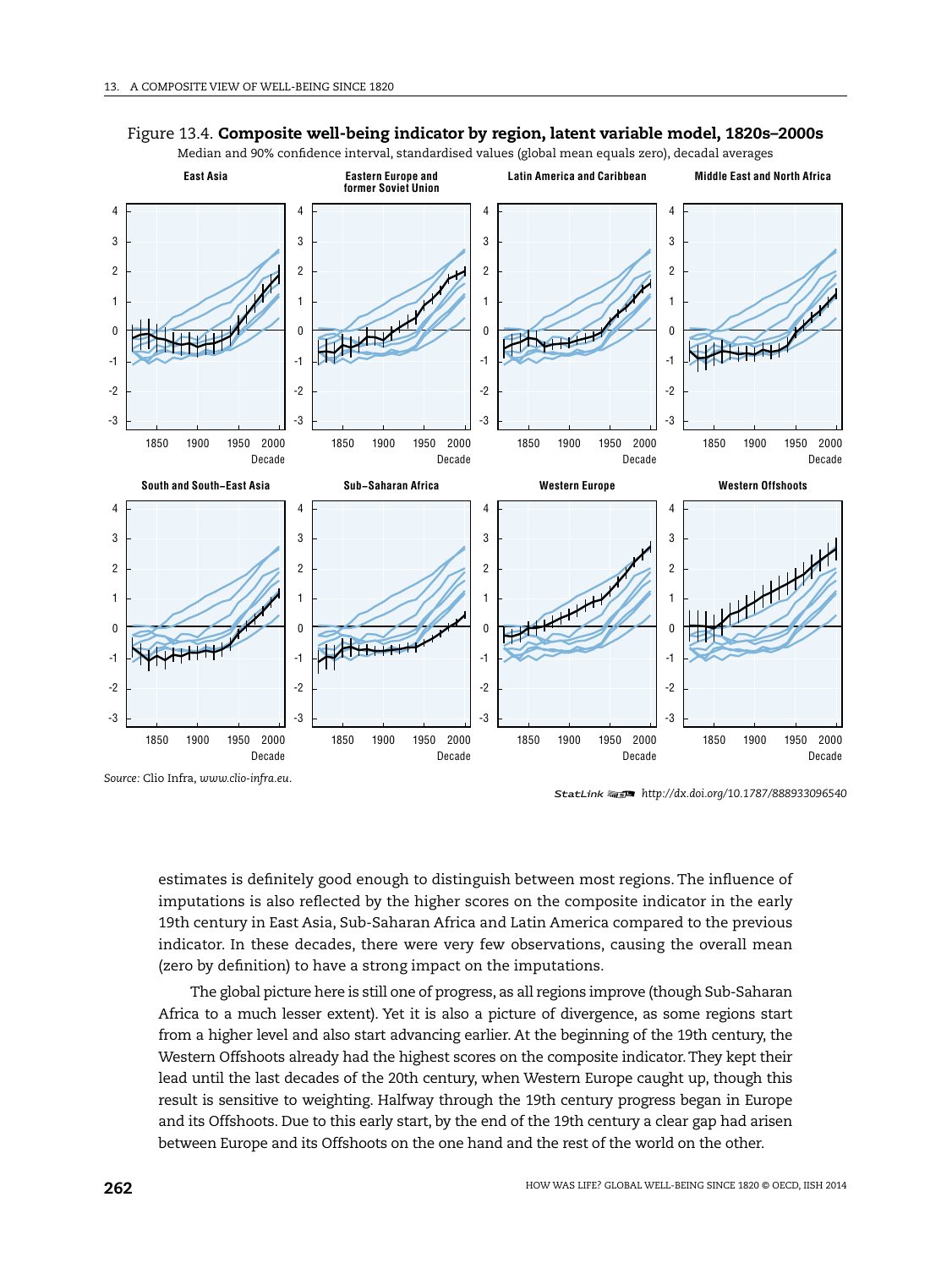The rest of the world only began catching up later. In the early 20th century, Eastern Europe and especially the Soviet Union witnessed substantial progress and closed some of the gap with the leaders. Convergence with the West is stronger there in terms of the composite indicator than what is shown by per capita GDP. Despite some flaws in socialist countries (for instance, the lack of political freedom), progress was nonetheless made in many well-being-indicators. Asia, Latin America, and the Middle East and North Africa began making up lost ground in the first half of the 20th century. Sub-Saharan Africa did not see any substantial progress until the 1950s, and even after that convergence with the rest was very limited.

These results are similar to those found by Leandro Prados de la Escosura (2010, 2014). His composite indicator shows substantial progress and convergence after the First World War, though he finds that these processes slowed down after the 1940s. Nicholas Crafts (2002) has also calculated Human Development Index (HDI) scores for the 1870–1990 period using the UNDP's pre-2010 procedure, which relied on the arithmetic mean of the normalised indicators. Crafts too observes that substantial convergence took place after 1950. A comparison of the country ranks with his scores is instructive. Broadly speaking, Craft's composite indicator and the one presented here rank countries similarly (rank correlation of 0.96). However, some substantial outliers exist, mostly a reflection of the larger number of indicators used here and the logarithmic transformation on per capita GDP used by the UNDP and Crafts.

Although there is a divergence in progress measured via this indicator between *ca* 1820 and 1950, it looks different compared to GDP alone. Strikingly, the divergence in the late 19th and early 20th century between Europe and the Western Offshoots on the one hand and the rest of the world on the other is more pronounced in the case of the composite indicator. From the early 20th century onwards, however, Eastern Europe and the former Soviet Union, Latin America and Asia make up more ground than GDP alone suggests. Looking at some of the most prominent countries in the debate on the Great Divergence (the United Kingdom, China and India, see [Figure 13.5\)](#page-15-0) confirms this picture in more detail. Only after about 1950 does the composite indicator show more convergence than GDP.

Progress in the composite indicator over the entire period was stronger than growth in per capita GDP. In terms of GDP, some of the worst-performing countries in 2000 are no better-off than the poorest countries in 1820. The composite indicator paints a different picture. The countries with the lowest composite indicator scores in 2000 are generally better-off than the lowest-scoring countries in 1820. Many even do better than the countries with the highest scores in 1820. Indicators of well-being other than GDP are spread more evenly across the globe, and this is reflected in the composite indicator. This result is, however, sensitive to the way the composite indicator is constructed. In the equalweighting case more countries in Sub-Saharan Africa show very little improvement. This is due to the strong weight given to inequality and security and above all to the assumption of growth underlying the imputations in the equal-weighting case (using equal weights on the imputations of the latent-variable model shows qualitatively similar results to the composite indicator created by the latent-variable model itself).

[Figure 13.6](#page-16-0) presents the distribution of the composite indicators across countries at three years (1850, 1900 and 2000). In 1850, the distribution of the composite indicator was still fairly equal. Most countries in the middle and even at the bottom of the distribution have similar scores. Moreover, substantial uncertainty surrounds many of the estimates.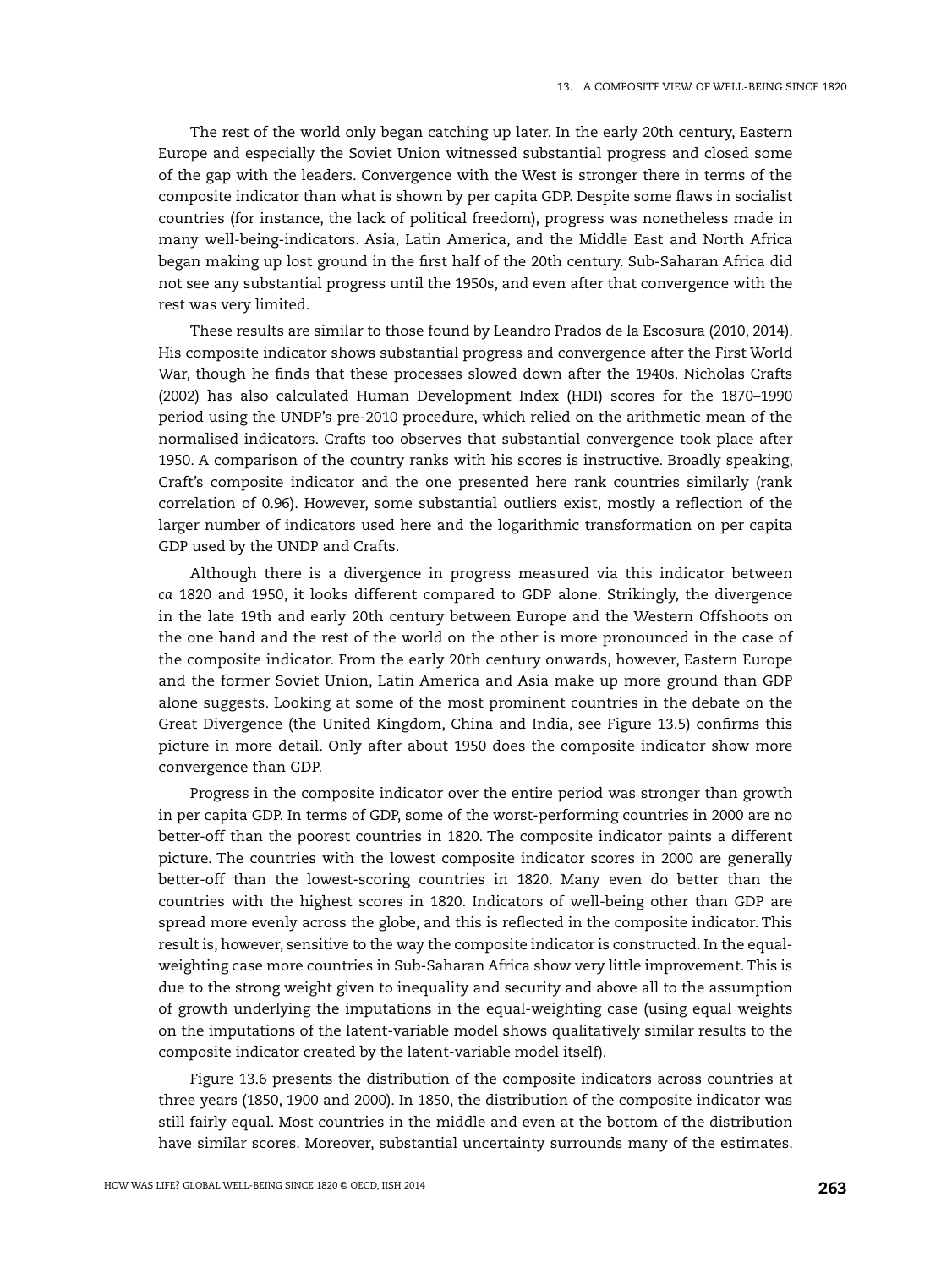<span id="page-15-0"></span>

Figure 13.5. Composite well-being indicator and GDP per capita in the United Kingdom, China, and India, 1820s-2000s

Standardised values (global mean equals zero), decadal averages

*Note:* The continuous line refers to GDP per capita; the arrows to the composite well-being indicator. *Source:* Clio Infra, *[www.clio-infra.eu](http://www.clio-infra.eu)*.

12 *http://dx.doi.org/10.1787/888933096559*

This, and the relatively equal distribution, makes the countries difficult to distinguish in terms of their score on the composite indicator. Only at the very top do substantial differences start appearing.

By 1900, between-country inequality had increased as a clear group of frontrunners had arisen. In Western Europe and especially in its Offshoots, the composite indicator was much higher than in the rest of the world. The precision in the estimates has also increased substantially, meaning it is now possible to make distinctions between many more countries. By 1950, no clear group of leaders existed anymore. The highest scores were still found in north-western Europe and the Western Offshoots, but countries in southern Europe and Latin America as well as the Soviet Union and Japan had begun closing the gap. Generally, the scores on the composite indicator have increased substantially by this time, with half the countries having a score higher than zero, the overall mean for the entire period. At the same time, however, between-country inequality was at its highest at this point in time.

By 2000, there was further progress in the composite measure. Nearly all of the countries are now above the overall 1820–2000 mean. This represents considerable progress if it is remembered that in 1850 nearly all countries were still below that point. Furthermore, many countries experienced a substantial increase between 1950 and 2000, most by more than one standard deviation of the global 1820–2000 distribution. Although there was an increase in all countries between 1950 and 2000, progress was much lower in many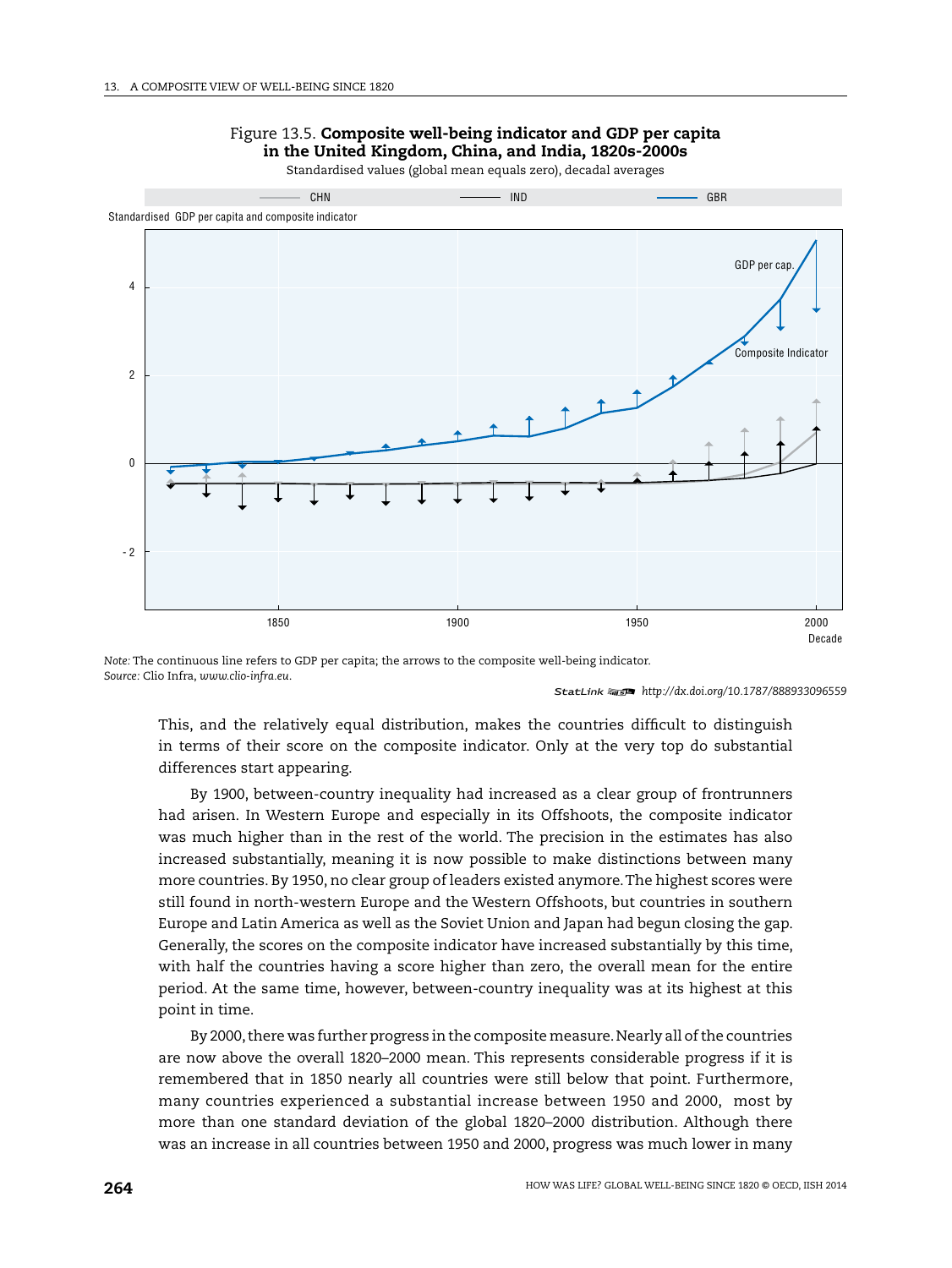<span id="page-16-0"></span>

#### Figure 13.6. Composite well-being indicator across countries, 1850, 1900 and 2000

Medians and 90% confidence intervals, standardised values (global mean equals zero), decadal averages

*Source:* Clio Infra, *[www.clio-infra.eu](http://www.clio-infra.eu)*.

12 *http://dx.doi.org/10.1787/888933096578*

Sub-Saharan Africa countries as well as in Afghanistan and Haiti. Despite lagging development in these countries, however, between-country inequality as measured by the composite indicator in 2000 had declined relative to 1900 and 1950.

It is also useful to point out the uncertainty of the estimates. Generally speaking, it is difficult to distinguish countries that are close to each other in the rankings, especially when uncertainty is high due to missing observations. For example, the estimates suggest that the chance that two high-ranking countries in the 1850s like the United States and Norway had a different score on the composite indicator was 54%, not much better than determining this by the flip of a coin. Only when the highest countries are compared to countries below the top of the ranking does the chance of the two being different become large. For instance, the chance of the composite indicator in the United States in 1850 being higher than in Britain in the same year is about 90%. As for developments over time, only by about 1870 is it possible to state with some certainty that a country like Britain had improved its position relative to 1820. More precision and higher increases after 1850 means it becomes easier to distinguish countries and progress.

An interesting question that arises from the composite indicator is the importance of GDP for achieving progress. In developing regions, the composite indicator improved in the second half of the 20th century despite slow growth in per capita GDP. Moreover, since the 1970s, per capita GDP rose much more than the composite measure in Europe and its Offshoots. It was also observed earlier that the correlation between per capita GDP and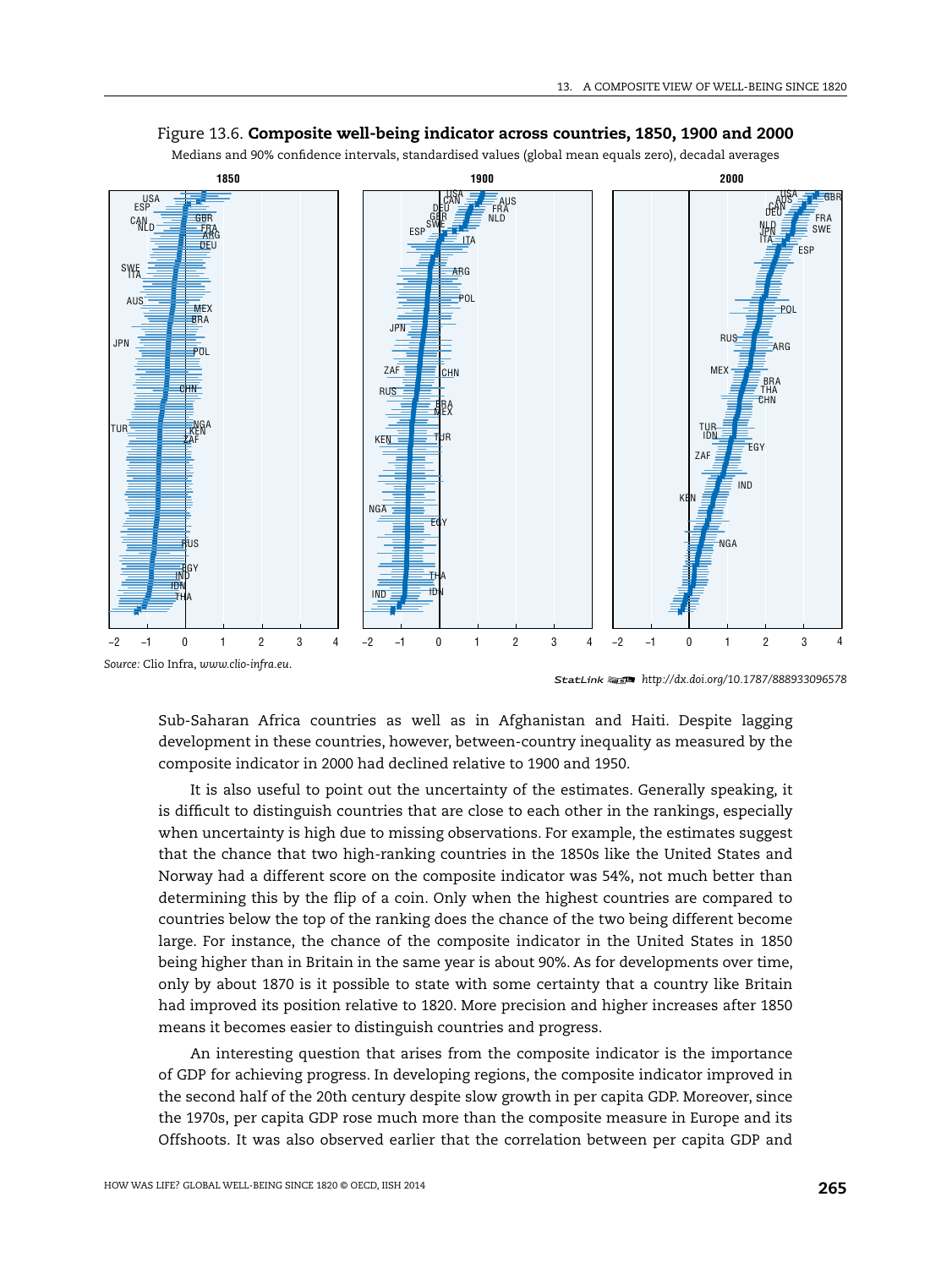<span id="page-17-0"></span>other well-being indicators was not very strong in the first half of the 19th century. Tests for a break in the relation between per capita GDP and the composite indicator indicate that their relation starts to change around USD 4000-5000 (Muggeo, 2008). Controlling for country and decade fixed-effects gives roughly the same results [\(Figure 13.7\)](#page-17-0). Likewise, estimating the global trend in the composite indicator conditional on per capita GDP shows that higher scores on the composite indicator were attained each decade even if GDP had remained constant. These results can probably be ascribed to two phenomena. First is the inclusion of (weakly) negatively correlated well-being indicators (inequality, homicides). Second, the break reflects the concave relationships between per capita GDP and a few of the other indicators, an indication that well-being indicators other than per capita GDP are more equally distributed between countries.

Figure 13.7. Segmented relation between a composite well-being indicator and GDP per capita



Standardised values (global mean equals zero) and US dollars at 1990 PPP, decadal averages

12 *http://dx.doi.org/10.1787/888933096597*

Finally, the robustness of the results to the aggregation method should be discussed. A large number of methods of constructing the composite indicator have been tried, both here and in the background paper (Rijpma, 2014). Overall, most approaches lead to similar results. Trying a large number of weighting schemes made only small differences to the regional results. The differences between the two aggregation methods employed here insofar as they were due to weighting were also small. However, the imputation method did have a substantial impact on the results for the early 19th century, as shown by the latent variable model approach.[2](#page-18-0) Overall, however, the results remain fairly robust, though care is warranted in making statements about differences regarding the composite indicator in the 19th century.

#### *Discussion*

A composite indicator is a tool that, while not without its share of problems, is very useful for summarising developments. Two methods for constructing such an indicator were explored here: a straightforward equal-weighting scheme and a statistical approach in the form of a latent variable model.

*Source:* Clio Infra, *[www.clio-infra.eu](http://www.clio-infra.eu)*.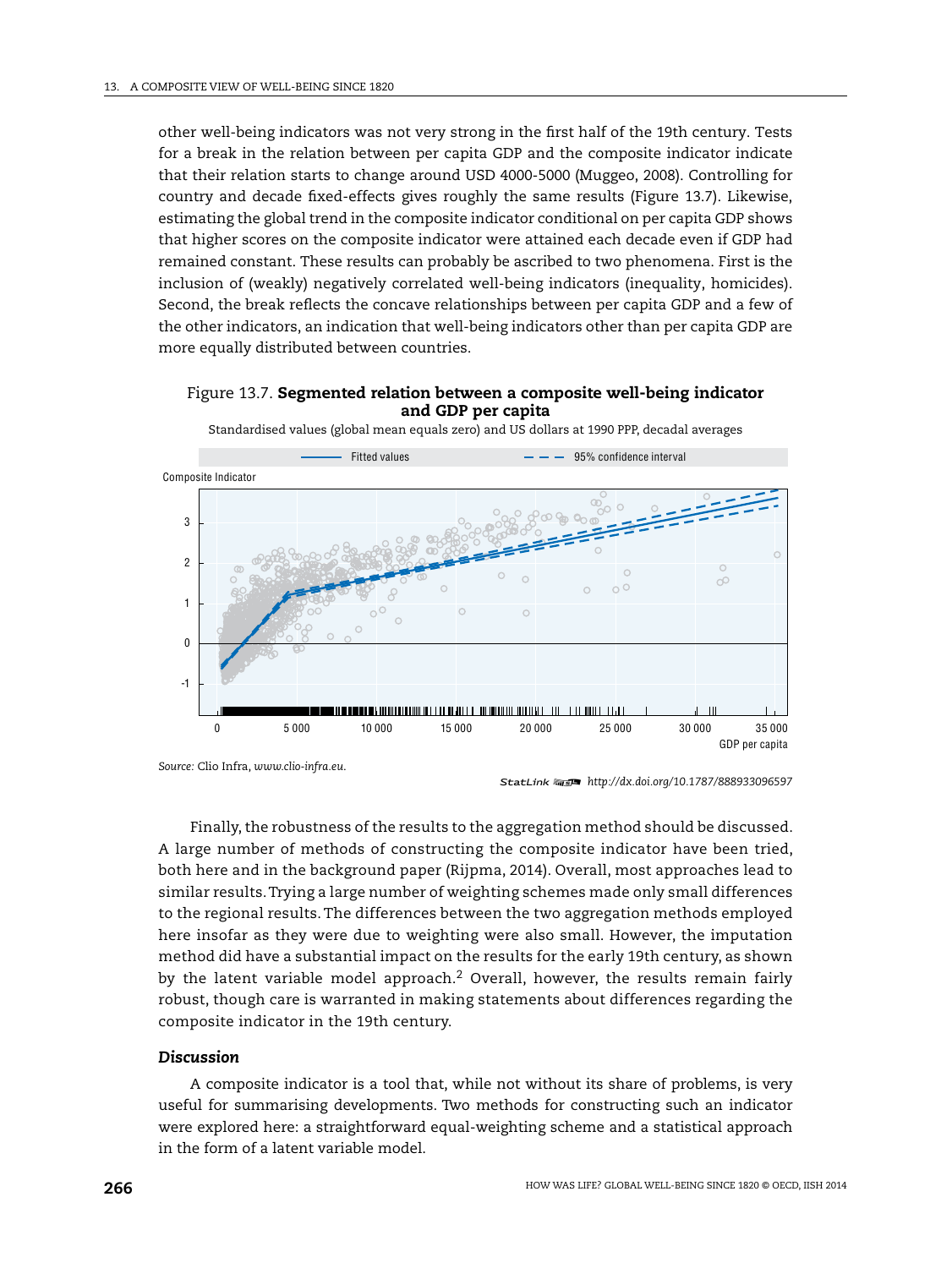The correlation between the various well-being indicators was generally high, meaning that low or high well-being often went hand in hand. Nonetheless, compared to per capita GDP, many of the indicators were distributed more equally across the globe. This means that, compared to per capita GDP, progress in the composite indicator was stronger and differences between countries were less pronounced. However, this lessened between-country inequality was largely a phenomenon of the 1970s and after. Before then, between-country inequality was actually more pronounced when looking at the composite indicator. The composite indicators measured an early lead for the Western Offshoots and Western Europe. They would continue to extend their lead in the late 19th and early 20th centuries. East Asia, Latin America, and Eastern Europe and the Soviet Union began to make up grounds sometime in the first half of the 20th century. South Asia and Sub-Saharan Africa made much less progress in the 20th century, though the composite indicator suggests that this lag was less stark than suggested by income alone. In short, moving away from solely considering GDP as a measure of well-being suggests less world poverty and less between-country inequality, though substantial differences continue to exist between countries. Most ways of constructing a composite indicators will probably give similar conclusions.

An important issue is the changing relations between GDP and the composite indicator. It shows that more economic activity and income does not necessarily imply progress in other domains of well-being. GDP alone may therefore be an imperfect measure of well-being, especially for societies in the past. Although this suggests that a multidimensional perspective is important, it also hints at the possibility that constructing a single composite indicator to cover such a long time period can be problematic.

# <span id="page-18-0"></span>Priorities for future research

Three elaborations of this view of well-being in the past seem important. First, more relevant indicators could be added. For example, unemployment is an important determinant of subjective well-being (Fleurbaey et al.*,* 2009; Fleche et al.*,* 2011). It could therefore be relevant for an historical composite indicator as well. Second, there is the possibility of systematically incorporating valuable expert and public opinion into the aggregation procedure. Although this made little difference to the resulting composite indicators here, it is a lead worth following. Finally, there has been little attention to distributional issues beyond the inclusion of income inequality as an indicator in composite indicator. However, inequalities can exist in many more dimensions of well-being, and they can be analysed in more sophisticated ways than has been done here. Harmonised micro-data, historical as well as contemporary, can be of great value for such an effort (e.g. Ruggles et al.*,* 2003). Doing this could also cross the gap from country-level to individual conceptualisations of well-being.

#### *Notes*

- 1. These and other technical matters are treated in more depth in a background paper to this chapter (Rijpma, 2014).
- 2. A dynamic factor model that attributes more importance to the gradual developments of the indicators over time was also estimated to this end (Zhang and Nesselroade, 2007).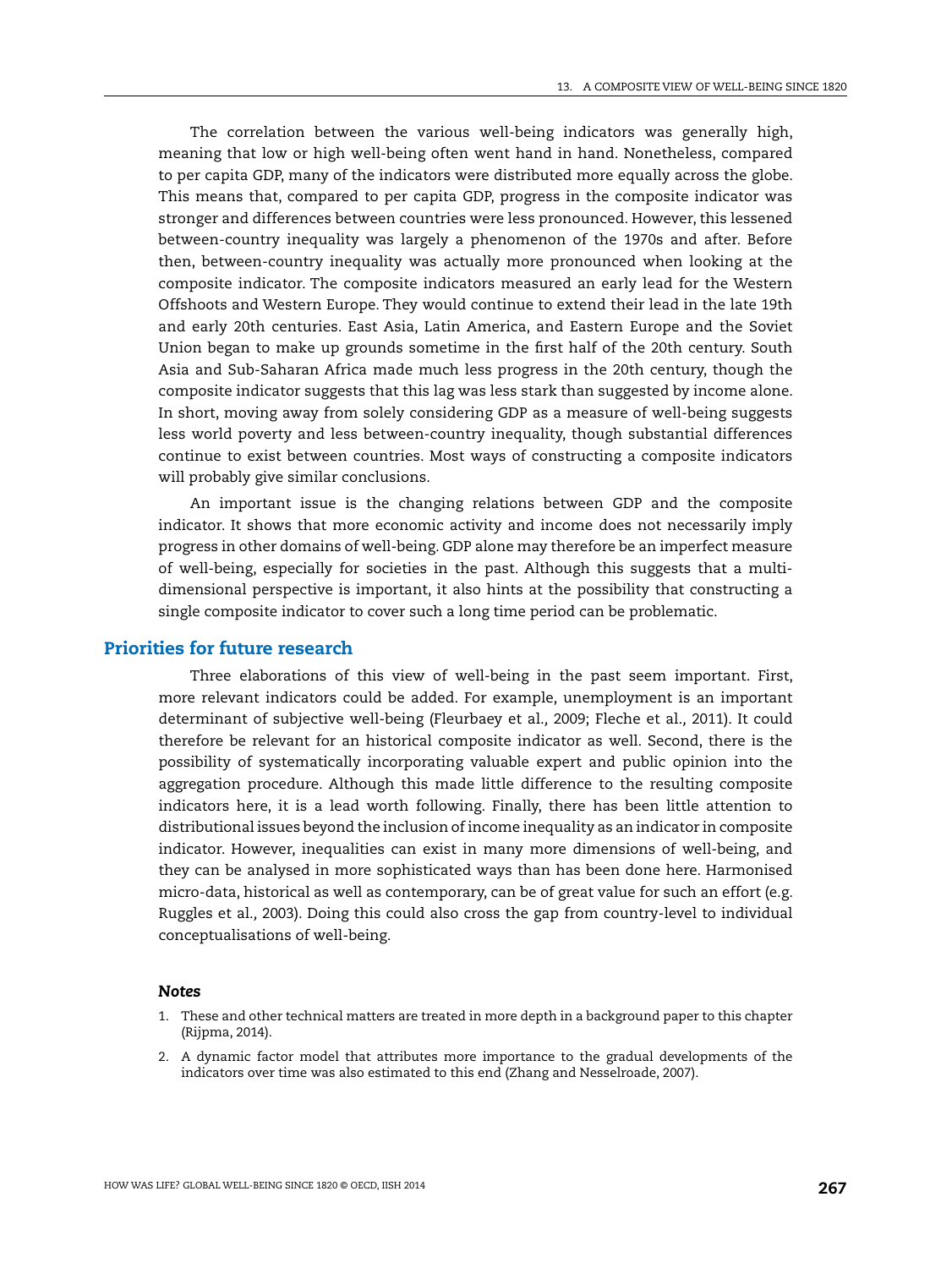#### *References*

- Alkire, S. and J. Foster (2011), "Counting and Multidimensional Poverty Measurement", *Journal of Public Economics,* Vol. 95, pp. 476-487.
- Atkinson, A.B. and F. Bourguignon (1982), "The Comparison of Multi-Dimensioned Distributions of Economic Status", *The Review of Economic Studies*, Vol. 49, pp. 183-201.
- Becker, G.S., T.J. Philipson and R.R. Soares (2005), "The Quantity and Quality of Life and the Evolution of World Inequality", *The American Economic Review,* Vol. 95, pp. 277-291.
- Boarini, R. et al. (2012), "What Makes for a Better Life?:The Determinants of Subjective Well-Being in OECD Countries – Evidence from the Gallup World Poll", OECD Statistics Working Papers, 2012/03, OECD Publishing, *<http://dx.doi.org/10.1787/5k9b9ltjm937-en>*.
- Boarini, R. and M. Mira D'Ercole (2013), "Going Beyond GDP: An OECD Perspective", *Fiscal Studies,* Vol. 34, pp. 289-314.
- Chakravarty, S.R. (2003), "A Generalized Human Development Index", *Review of Development Economics,*  Vol. 7, pp. 99-114.
- Cooper, R.S., J.F. Kennelly and P. Orduñez-Garcia (2006), "Health in Cuba", *International Journal of Epidemiology,* Vol. 35, pp. 817-824.
- Crafts, N. (2002),"The Human Development Index, 1870-1999: Some Revised Estimates", *European Review of Economic History,* Vol. 6, pp. 395-405.
- Cutler, D., A. Deaton and A. Lleras-Muney (2006), "The Determinants of Mortality", *Journal of Economic Perspectives,* Vol. 20, pp. 97-120.
- Deaton, A. (2008), "Income, Health and Well-being Around the World: Evidence from the Gallup World Poll," *Journal of Economic Perspectives,* Vol. 22/2, pp. 53-72.
- Dowrick, S., Y. Dunlop and J. Quiggin (2003), "Social Indicators and Comparisons of Living Standards", *Journal of Development Economics,* Vol. 70, pp. 501-529.
- Duclos, J., D.E. Sahn and S.D. Younger (2006), "Robust Multidimensional Poverty Comparisons", *The Economic Journal,* Vol. 116, pp. 943-968.
- Feinstein, C.H. and M. Thomas (2002), "A Plea for Errors", *Historical Methods: A Journal of Quantitative and Interdisciplinary History,* Vol. 35, pp. 155-165.
- Fleche, S., C. Smith and P. Sorsa (2012), "Exploring Determinants of Subjective Well-being in OECD Countries: Evidence from the World Value Survey", *OECD Statistics Working Papers*, No. 2012/01, OECD Publishing, *<http://dx.doi.org/10.1787/5k9ffc6p1rvb-en>*.
- Fleurbaey, M., K. Decancq and E. Schokkaert (2009), "What Good Is Happiness?" *[www.gate.cnrs.fr/IMG/](http://www.gate.cnrs.fr/IMG/pdf/Fleurbay_Oct_2009.pdf) [pdf/Fleurbay\\_Oct\\_2009.pdf](http://www.gate.cnrs.fr/IMG/pdf/Fleurbay_Oct_2009.pdf)*.
- Foster, J.E., M. McGillivray and S. Seth (2013), "Composite Indices: Rank Robustness, Statistical Association, and Redundancy", *Econometric Reviews,* Vol. 32, pp. 35-56.
- Gelman, A. and J. Hill (2007) *Data Analysis Using Regression and Multilevel/hierarchical Models,* Analytical Methods for Social Research, Cambridge University Press, New York.
- Goldin, C. and L.F. Katz (1998), "The Origins of Technology-Skill Complementarity", *The Quarterly Journal of Economics,* Vol. 113, pp. 693-732.
- Honaker, J. and G. King (2010), "What to Do About Missing Values in Time-Series Cross-Section Data", *American Journal of Political Science,* Vol. 54, pp 561-581.
- Høyland, B., K. Moene and F. Willumsen (2012), "The Tyranny of International Index Rankings", *Journal of Development Economics,* Vol. 97, pp 1-14.
- Jackman, S. (2009), *Bayesian Analysis for the Social Sciences,* Wiley Series in Probability and Statistics, John Wiley and Sons, Chichester.
- Komlos, J. (1998), "Shrinking in a Growing Economy? The Mystery of Physical Stature During the Industrial Revolution", *The Journal of Economic History* Vol. 58 pp. 779-802.
- Kaufmann, D., A. Kraay and M. Mastruzzi (2004), "Governance Matters III: Governance Indicators for 1996, 1998, 2000 and 2002", *The World Bank Economic Review* Vol. 18, pp. 253-287.
- Lee, S.-Y. (2007), *Structural Equation Modeling: A Bayesian Approach,* John Wiley and Sons, Chichester.
- Maddison, A. (1982), *Phases of Capitalist Development*, Oxford University Press, Oxford.
- Maddison, A. (1995), *Monitoring the World Economy 1820-1992,* Development Centre Studies, OECD Publishing, Paris.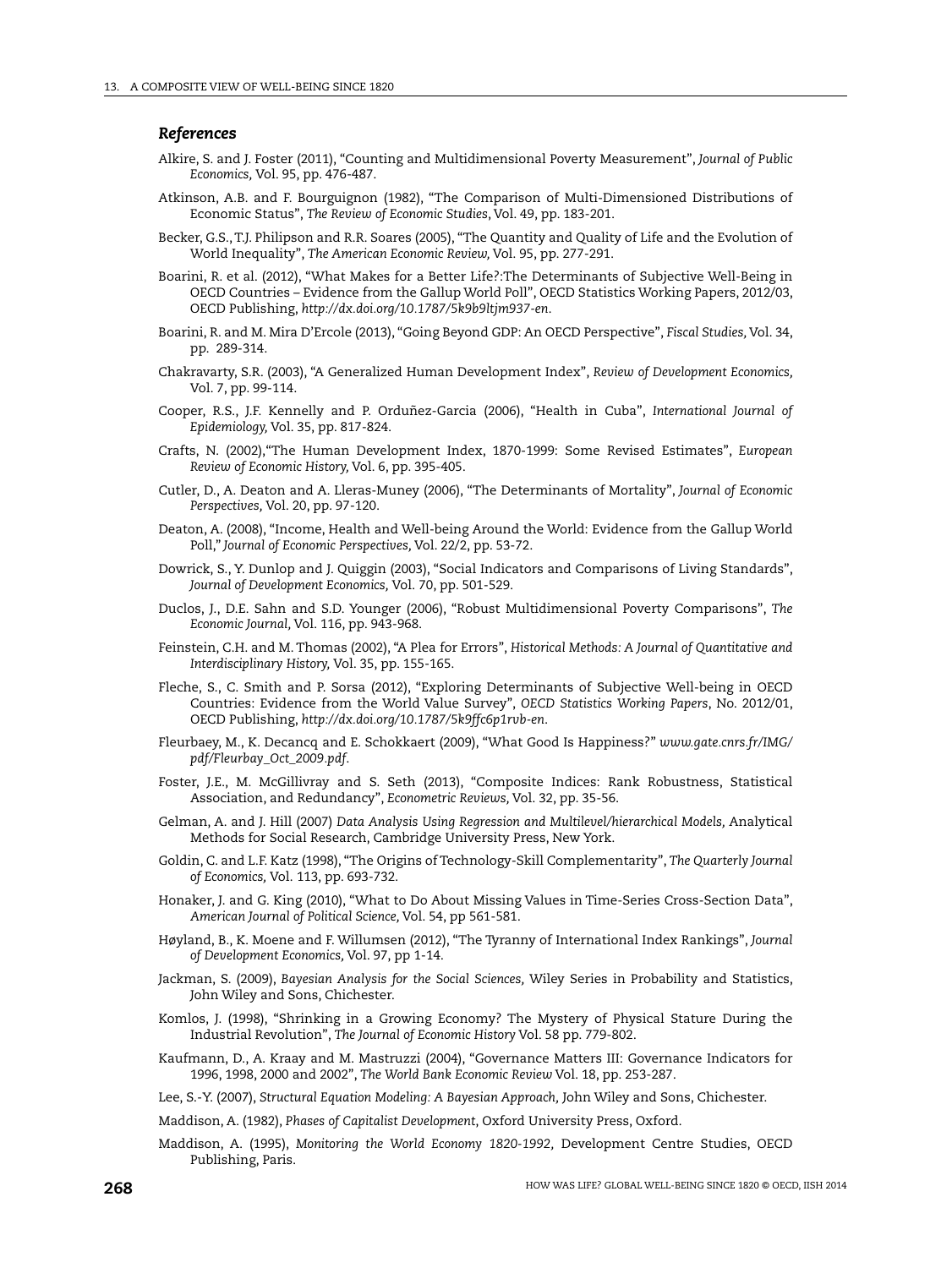- Maddison, A. (2001), *The World Economy: A Millennial Perspective*, Development Centre Studies, OECD Publishing, Paris, *<http://dx.doi.org/10.1787/9789264189980-en>*.
- Merkle, E.C. (2011), "A Comparison of Imputation Methods for Bayesian Factor Analysis Models", *Journal of Educational and Behavioral Statistics,* Vol. 36, pp. 257-267.

Morris, M.D. (1980), "The Physical Quality of Life Index (PQLI)", *Development Digest,* Vol. 18, pp. 95-109.

- Nardo, M. et al. (2005), "Handbook on Constructing Composite Indicators: Methodology and User Guide", *OECD Statistics Working Papers*, No. 2005/03, OECD Publishing, *[http://dx.doi.org/10.1787/](http://dx.doi.org/10.1787/533411815016) [533411815016](http://dx.doi.org/10.1787/533411815016)*.
- Nicholas, S.J. and J.M. Nicholas (1992), "Male Literacy, 'Deskilling,' and the Industrial Revolution", *The Journal of Interdisciplinary History,* Vol. 23, pp. 1-18.
- Plummer, M. (2003), "JAGS: A Program for Analysis of Bayesian Graphical Models Using Gibbs Sampling," DSC (Disability Services Commissioner) 2003 Working Papers, *[www.r-project.org/nosvn/](http://www.r-project.org/nosvn/conferences/DSC-2003/Drafts/Plummer.pdf) [conferences/DSC-2003/Drafts/Plummer.pdf](http://www.r-project.org/nosvn/conferences/DSC-2003/Drafts/Plummer.pdf)*.
- Prados de la Escosura, L. (2010), "Improving Human Development: A Long-Run View", *Journal of Economic Surveys,* Vol. 24, pp. 841-94.
- Prados de la Escosura, L. (2014), "World Human Development: 1870-2007," *Review of Income and Wealth,* forthcoming.
- Ravallion, M. (2011), "The Human Development Index: a Response to Klugman, Rodriguez and Choi", *The Journal of Economic Inequality,* Vol. 9, pp. 475-478.
- Ravallion, M. (2012a), "Mashup Indices of Development", *The World Bank Research Observer,* Vol. 27, pp. 1-32.
- Ravallion, M. (2012b), "Troubling Trade-offs in the Human Development Index", *Journal of Development Economics,* Vol. 99, pp. 201-209.
- Rijpma, A. (2014), "A composite view of long-term well-being: construction and trends", *CGEH (Centre for Global Economic History) Working paper series, <http://cgeh.nl/working-paper-series>*.
- Ruggles, S. et al. (2003), "Integrated Public Use Microdata Series (IPUMS): Version 3.0 Minneapolis: Historical Census Projects", University of Minnesota.
- Schokkaert, E. (2007), "Capabilities and Satisfaction with Life", *Journal of Human Development,* Vol. 8, pp. 415-430.
- Sen, A. (2001), *Development as Freedom,* 1st Oxford University Press.
- Sen, A. (1999), *Commodities and Capabilities,* Oxford University Press, India.
- Sen, A. (1987), *The Standard of Living: The Tanner Lectures,* Cambridge University Press.
- Slottje, D. J. (1991), "Measuring the Quality of Life across Countries", *The Review of Economics and Statistics,* Vol. 73, pp. 684-693.
- Stiglitz, J.E., A. Sen and J.P. Fitoussi (2009) "Report by the Commission on the Measurement of Economic Performance and Social Progress", *[www.stiglitz-sen-fitoussi.fr/documents/rapport\\_anglais.pdf](http://www.stiglitz-sen-fitoussi.fr/documents/rapport_anglais.pdf)*.
- Szreter, S. (2003), "The Population Health Approach in Historical Perspective", *American Journal of Public Health,* Vol. 93, pp 421-431.
- Treier, S. and S. Jackman (2008), "Democracy as a Latent Variable", *American Journal of Political Science,* Vol. 52, pp. 201-217.
- UNDP (United Nations Development Programme) (2010), *Human Development Report 2010: The Real Wealth of Nations: Pathways to Human Development,* United Nations Development Programme.
- Zhang, Z. and J.R. Nesselroade (2007), "Bayesian Estimation of Categorical Dynamic Factor Models", *Multivariate Behavioral Research,* Vol. 42, pp 729-56.